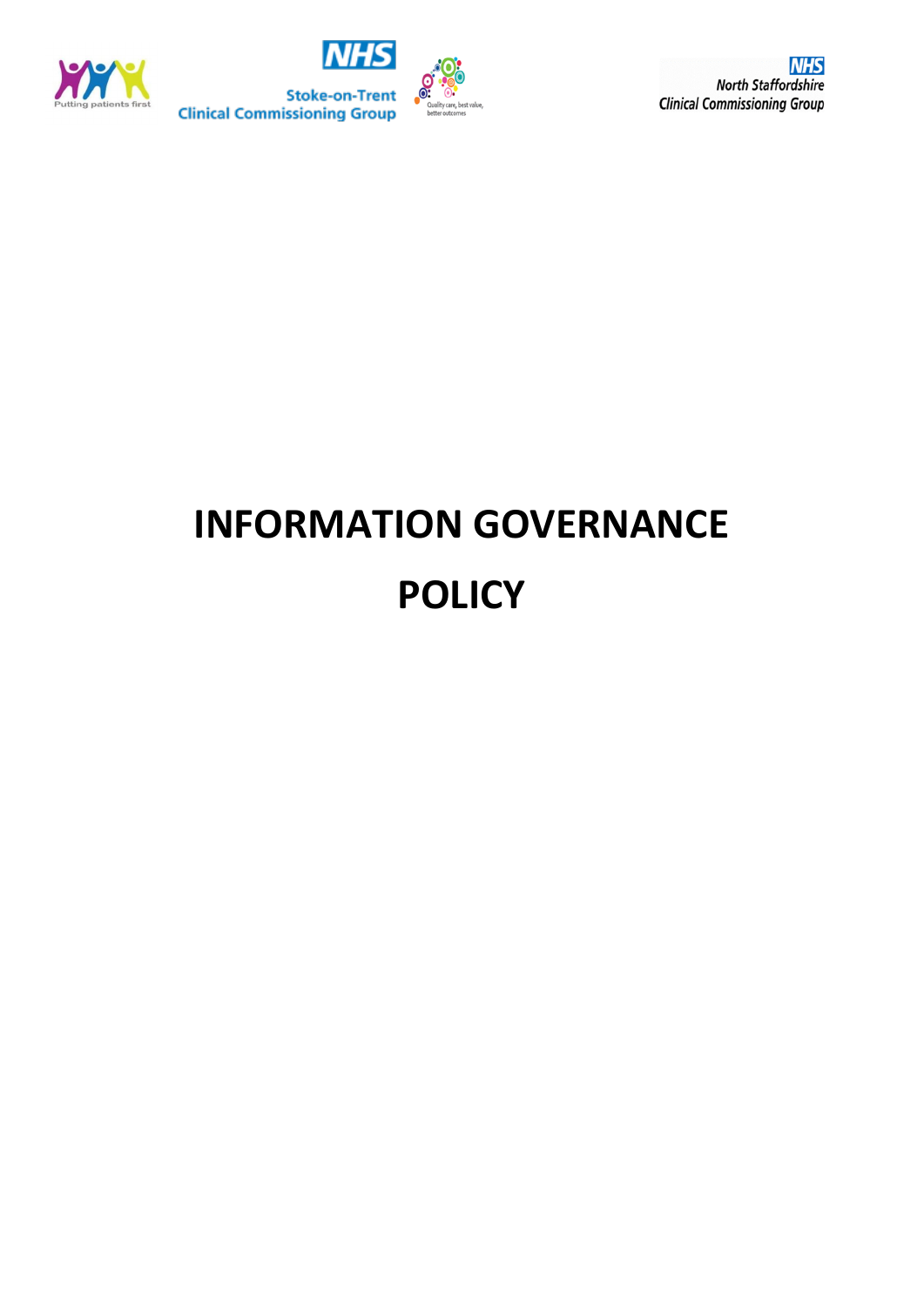| 1.2. Document Name:<br><b>Information Governance Policy</b><br>1.4. Policy Number/Version:<br>V4.0<br>1.6. Name of originator/author:<br>Midlands & Lancashire CSU Information Governance Team<br>Approved at NSCCG Governing Board<br>1.8. Ratified by:<br>Approved at SOTCCG Governing Body<br>Stoke-on-Trent CCG and North Staffordshire CCG Joint Audit<br>1.11.<br>Name of responsible<br>committee:<br>Committee<br>1.12.<br>Audit Committee 15/8/17<br>1.14.<br>Date issued:<br>Governing Body 5 September 2017<br>1.17.<br><b>Review date:</b><br>September 2018<br>Date of first issue:<br>02/08/2016<br>1.19.<br>All staff, including temporary staff and contractors, working<br>for or on behalf of:<br>1.21.<br><b>Target audience:</b><br>North Staffordshire CCG and Stoke-on-Trent CCG<br>To set out the policy for Information Governance. Including<br>the Information Governance Management Framework and<br>Improvement Plan (Strategy for 2017/18)<br>1.23.<br><b>Purpose:</b><br>To detail all staff responsibilities for Information Governance<br>and the possible consequences of not following the guidance.<br>All staff are required to read and sign the declaration at the<br>back of the Information Governance Handbook. Signing the<br>declaration does not confirm that you are aware of everything,<br>1.26.<br><b>Action required:</b><br>but confirms that you have read it and know where to refer<br>back to in the future if required.<br><b>Cross Reference:</b><br>1.28.<br><b>Information Governance Handbook</b><br>Midlands and Lancashire CSU<br><b>Contact Details</b><br>1.30.<br><b>Information Governance Team</b><br>1.31.<br>(for further information)<br>mlcsu.ig@nhs.net / 01782 298249<br><b>DOCUMENT STATUS</b> | 1.  |  | <b>CONSULTATION AND RATIFICATION SCHEDULE</b> |
|-------------------------------------------------------------------------------------------------------------------------------------------------------------------------------------------------------------------------------------------------------------------------------------------------------------------------------------------------------------------------------------------------------------------------------------------------------------------------------------------------------------------------------------------------------------------------------------------------------------------------------------------------------------------------------------------------------------------------------------------------------------------------------------------------------------------------------------------------------------------------------------------------------------------------------------------------------------------------------------------------------------------------------------------------------------------------------------------------------------------------------------------------------------------------------------------------------------------------------------------------------------------------------------------------------------------------------------------------------------------------------------------------------------------------------------------------------------------------------------------------------------------------------------------------------------------------------------------------------------------------------------------------------------------------------------------------------------------------------------------------------------------------|-----|--|-----------------------------------------------|
|                                                                                                                                                                                                                                                                                                                                                                                                                                                                                                                                                                                                                                                                                                                                                                                                                                                                                                                                                                                                                                                                                                                                                                                                                                                                                                                                                                                                                                                                                                                                                                                                                                                                                                                                                                         |     |  |                                               |
|                                                                                                                                                                                                                                                                                                                                                                                                                                                                                                                                                                                                                                                                                                                                                                                                                                                                                                                                                                                                                                                                                                                                                                                                                                                                                                                                                                                                                                                                                                                                                                                                                                                                                                                                                                         |     |  |                                               |
|                                                                                                                                                                                                                                                                                                                                                                                                                                                                                                                                                                                                                                                                                                                                                                                                                                                                                                                                                                                                                                                                                                                                                                                                                                                                                                                                                                                                                                                                                                                                                                                                                                                                                                                                                                         |     |  |                                               |
|                                                                                                                                                                                                                                                                                                                                                                                                                                                                                                                                                                                                                                                                                                                                                                                                                                                                                                                                                                                                                                                                                                                                                                                                                                                                                                                                                                                                                                                                                                                                                                                                                                                                                                                                                                         |     |  |                                               |
|                                                                                                                                                                                                                                                                                                                                                                                                                                                                                                                                                                                                                                                                                                                                                                                                                                                                                                                                                                                                                                                                                                                                                                                                                                                                                                                                                                                                                                                                                                                                                                                                                                                                                                                                                                         |     |  |                                               |
|                                                                                                                                                                                                                                                                                                                                                                                                                                                                                                                                                                                                                                                                                                                                                                                                                                                                                                                                                                                                                                                                                                                                                                                                                                                                                                                                                                                                                                                                                                                                                                                                                                                                                                                                                                         |     |  |                                               |
|                                                                                                                                                                                                                                                                                                                                                                                                                                                                                                                                                                                                                                                                                                                                                                                                                                                                                                                                                                                                                                                                                                                                                                                                                                                                                                                                                                                                                                                                                                                                                                                                                                                                                                                                                                         |     |  |                                               |
|                                                                                                                                                                                                                                                                                                                                                                                                                                                                                                                                                                                                                                                                                                                                                                                                                                                                                                                                                                                                                                                                                                                                                                                                                                                                                                                                                                                                                                                                                                                                                                                                                                                                                                                                                                         |     |  |                                               |
|                                                                                                                                                                                                                                                                                                                                                                                                                                                                                                                                                                                                                                                                                                                                                                                                                                                                                                                                                                                                                                                                                                                                                                                                                                                                                                                                                                                                                                                                                                                                                                                                                                                                                                                                                                         |     |  |                                               |
|                                                                                                                                                                                                                                                                                                                                                                                                                                                                                                                                                                                                                                                                                                                                                                                                                                                                                                                                                                                                                                                                                                                                                                                                                                                                                                                                                                                                                                                                                                                                                                                                                                                                                                                                                                         |     |  |                                               |
|                                                                                                                                                                                                                                                                                                                                                                                                                                                                                                                                                                                                                                                                                                                                                                                                                                                                                                                                                                                                                                                                                                                                                                                                                                                                                                                                                                                                                                                                                                                                                                                                                                                                                                                                                                         |     |  |                                               |
|                                                                                                                                                                                                                                                                                                                                                                                                                                                                                                                                                                                                                                                                                                                                                                                                                                                                                                                                                                                                                                                                                                                                                                                                                                                                                                                                                                                                                                                                                                                                                                                                                                                                                                                                                                         |     |  |                                               |
|                                                                                                                                                                                                                                                                                                                                                                                                                                                                                                                                                                                                                                                                                                                                                                                                                                                                                                                                                                                                                                                                                                                                                                                                                                                                                                                                                                                                                                                                                                                                                                                                                                                                                                                                                                         |     |  |                                               |
|                                                                                                                                                                                                                                                                                                                                                                                                                                                                                                                                                                                                                                                                                                                                                                                                                                                                                                                                                                                                                                                                                                                                                                                                                                                                                                                                                                                                                                                                                                                                                                                                                                                                                                                                                                         |     |  |                                               |
|                                                                                                                                                                                                                                                                                                                                                                                                                                                                                                                                                                                                                                                                                                                                                                                                                                                                                                                                                                                                                                                                                                                                                                                                                                                                                                                                                                                                                                                                                                                                                                                                                                                                                                                                                                         |     |  |                                               |
|                                                                                                                                                                                                                                                                                                                                                                                                                                                                                                                                                                                                                                                                                                                                                                                                                                                                                                                                                                                                                                                                                                                                                                                                                                                                                                                                                                                                                                                                                                                                                                                                                                                                                                                                                                         |     |  |                                               |
|                                                                                                                                                                                                                                                                                                                                                                                                                                                                                                                                                                                                                                                                                                                                                                                                                                                                                                                                                                                                                                                                                                                                                                                                                                                                                                                                                                                                                                                                                                                                                                                                                                                                                                                                                                         |     |  |                                               |
|                                                                                                                                                                                                                                                                                                                                                                                                                                                                                                                                                                                                                                                                                                                                                                                                                                                                                                                                                                                                                                                                                                                                                                                                                                                                                                                                                                                                                                                                                                                                                                                                                                                                                                                                                                         |     |  |                                               |
|                                                                                                                                                                                                                                                                                                                                                                                                                                                                                                                                                                                                                                                                                                                                                                                                                                                                                                                                                                                                                                                                                                                                                                                                                                                                                                                                                                                                                                                                                                                                                                                                                                                                                                                                                                         |     |  |                                               |
|                                                                                                                                                                                                                                                                                                                                                                                                                                                                                                                                                                                                                                                                                                                                                                                                                                                                                                                                                                                                                                                                                                                                                                                                                                                                                                                                                                                                                                                                                                                                                                                                                                                                                                                                                                         |     |  |                                               |
|                                                                                                                                                                                                                                                                                                                                                                                                                                                                                                                                                                                                                                                                                                                                                                                                                                                                                                                                                                                                                                                                                                                                                                                                                                                                                                                                                                                                                                                                                                                                                                                                                                                                                                                                                                         |     |  |                                               |
|                                                                                                                                                                                                                                                                                                                                                                                                                                                                                                                                                                                                                                                                                                                                                                                                                                                                                                                                                                                                                                                                                                                                                                                                                                                                                                                                                                                                                                                                                                                                                                                                                                                                                                                                                                         |     |  |                                               |
|                                                                                                                                                                                                                                                                                                                                                                                                                                                                                                                                                                                                                                                                                                                                                                                                                                                                                                                                                                                                                                                                                                                                                                                                                                                                                                                                                                                                                                                                                                                                                                                                                                                                                                                                                                         |     |  |                                               |
|                                                                                                                                                                                                                                                                                                                                                                                                                                                                                                                                                                                                                                                                                                                                                                                                                                                                                                                                                                                                                                                                                                                                                                                                                                                                                                                                                                                                                                                                                                                                                                                                                                                                                                                                                                         |     |  |                                               |
|                                                                                                                                                                                                                                                                                                                                                                                                                                                                                                                                                                                                                                                                                                                                                                                                                                                                                                                                                                                                                                                                                                                                                                                                                                                                                                                                                                                                                                                                                                                                                                                                                                                                                                                                                                         |     |  |                                               |
|                                                                                                                                                                                                                                                                                                                                                                                                                                                                                                                                                                                                                                                                                                                                                                                                                                                                                                                                                                                                                                                                                                                                                                                                                                                                                                                                                                                                                                                                                                                                                                                                                                                                                                                                                                         |     |  |                                               |
|                                                                                                                                                                                                                                                                                                                                                                                                                                                                                                                                                                                                                                                                                                                                                                                                                                                                                                                                                                                                                                                                                                                                                                                                                                                                                                                                                                                                                                                                                                                                                                                                                                                                                                                                                                         |     |  |                                               |
|                                                                                                                                                                                                                                                                                                                                                                                                                                                                                                                                                                                                                                                                                                                                                                                                                                                                                                                                                                                                                                                                                                                                                                                                                                                                                                                                                                                                                                                                                                                                                                                                                                                                                                                                                                         |     |  |                                               |
|                                                                                                                                                                                                                                                                                                                                                                                                                                                                                                                                                                                                                                                                                                                                                                                                                                                                                                                                                                                                                                                                                                                                                                                                                                                                                                                                                                                                                                                                                                                                                                                                                                                                                                                                                                         |     |  |                                               |
|                                                                                                                                                                                                                                                                                                                                                                                                                                                                                                                                                                                                                                                                                                                                                                                                                                                                                                                                                                                                                                                                                                                                                                                                                                                                                                                                                                                                                                                                                                                                                                                                                                                                                                                                                                         |     |  |                                               |
|                                                                                                                                                                                                                                                                                                                                                                                                                                                                                                                                                                                                                                                                                                                                                                                                                                                                                                                                                                                                                                                                                                                                                                                                                                                                                                                                                                                                                                                                                                                                                                                                                                                                                                                                                                         | 33. |  |                                               |

 $\beta$ 4. This is a controlled document. Whilst this document may be printed, the electronic version posted on the CCG internet site is the controlled copy. Any printed copies of this document are not controlled.

<sup>1.35.</sup> As a controlled document, this document should not be saved onto local or network drives but should always be accessed from the internet.

| <b>VERSION CONTROL</b> |            |              |                    |
|------------------------|------------|--------------|--------------------|
| V3.1                   | 17/07/2016 | <b>MLCSU</b> | Minor Word Changes |
|                        |            |              |                    |
|                        |            |              |                    |
|                        |            |              |                    |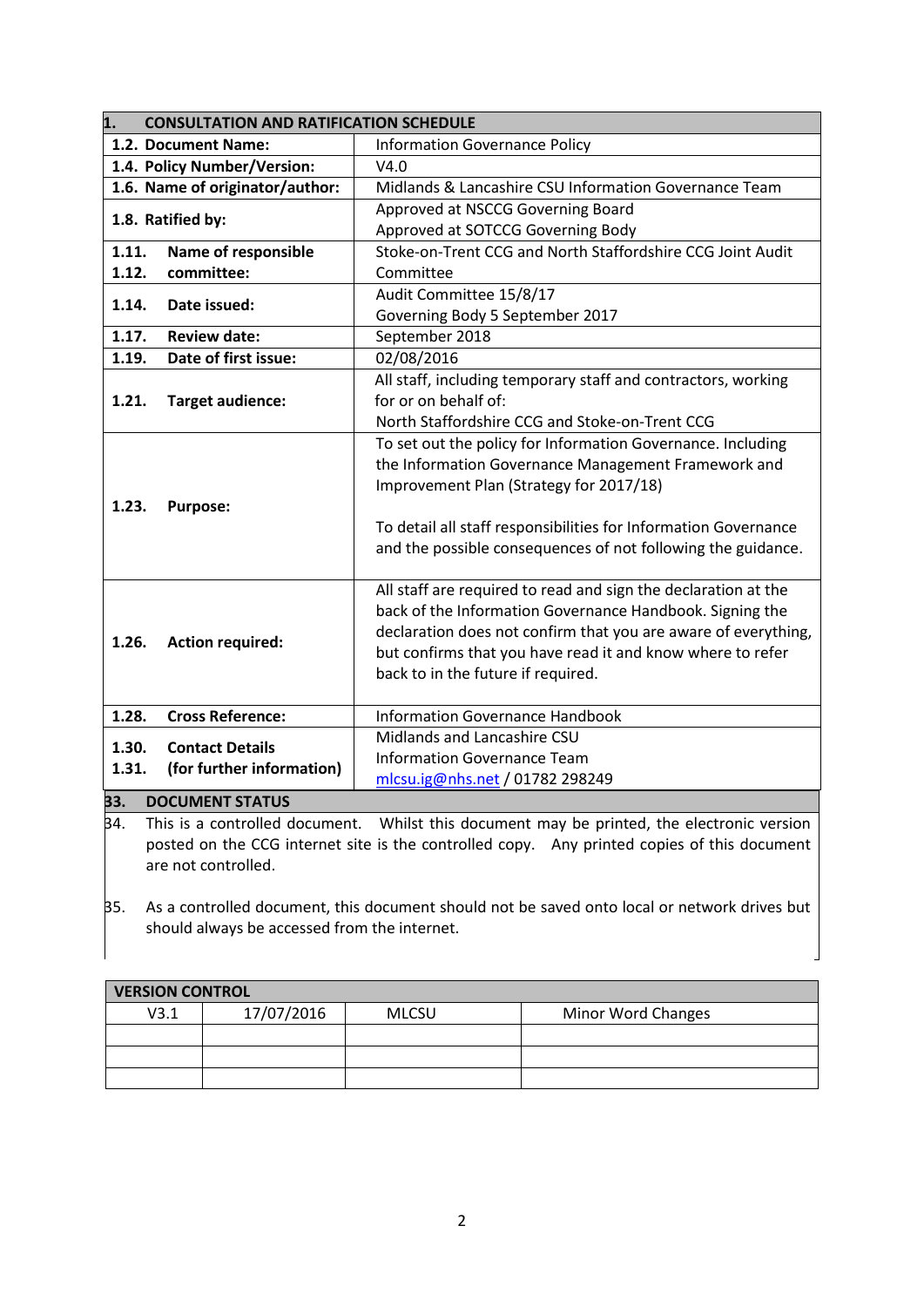## **Contents**

| APPENDIX A - INFORMATION GOVERNANCE MANAGEMENT FRAMEWORK ERROR! BOOKMARK<br>NOT DEFINED. |
|------------------------------------------------------------------------------------------|
|                                                                                          |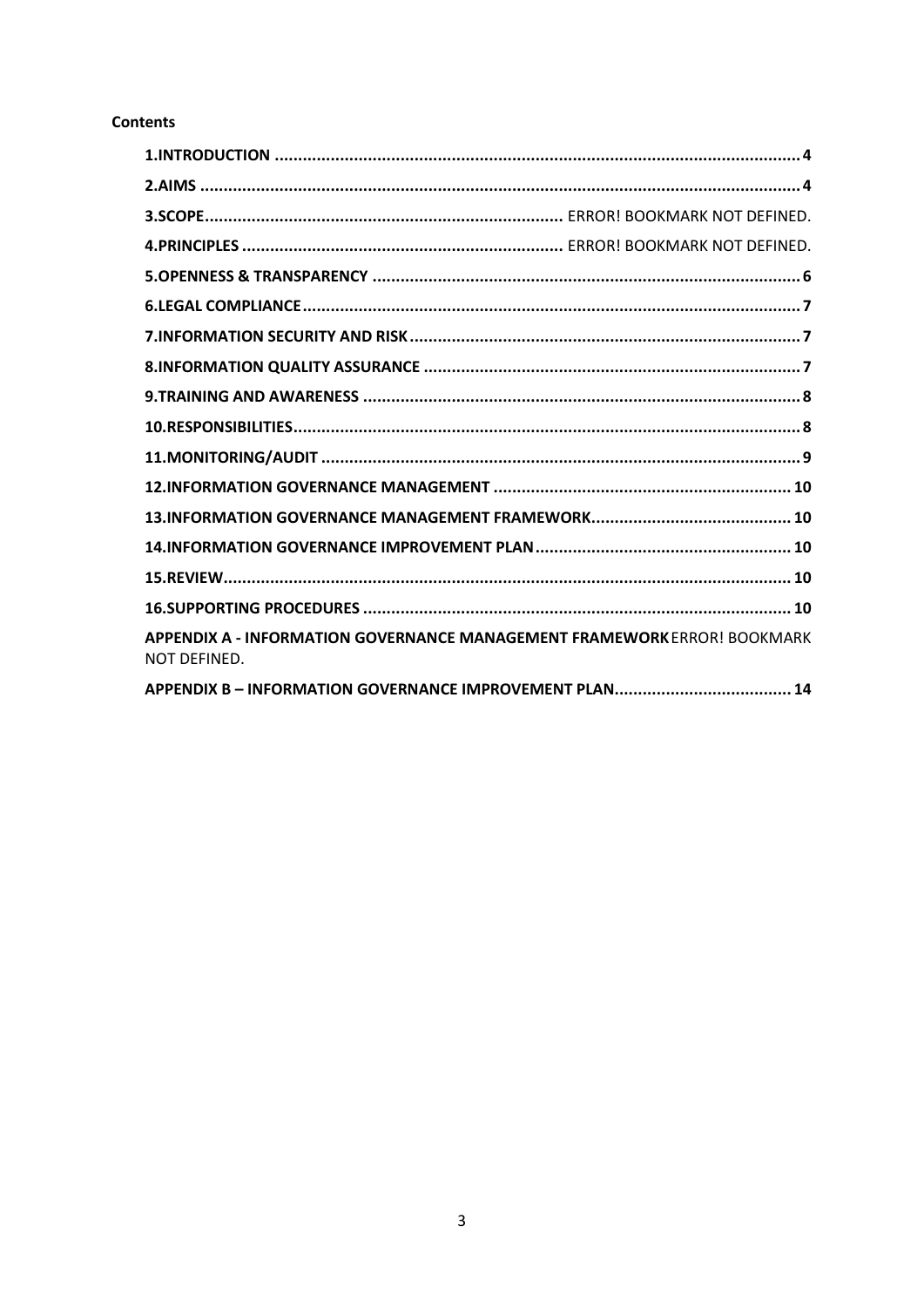## <span id="page-3-0"></span>**1. Introduction**

- 1.1 Information is a vital asset, both in terms of clinical management of individual patients and the efficient planning and management of services and resources.
- 1.2 Information Governance is a framework for handling both personal and corporate information in a confidential and secure manner. It provides a consistent way for employees to deal with the many different information handling requirements including:
	- Information Governance Management
	- Clinical Information assurance for Safe Patient Care
	- Confidentiality and Data Protection assurance
	- Corporate Information assurance
	- Information Security assurance
	- Secondary use assurance
- 1.3 It is of paramount importance to ensure that information is effectively managed and that appropriate policies, procedures, management accountability and structures provide a robust governance framework for information management.
- 1.4 This policy provides assurance to the CCG and to individuals that personal information is dealt with legally, securely, efficiently and effectively, in order to deliver the best possible care.
- 1.5 The CCG will establish and maintain this policy and the associated procedures to ensure compliance with the requirements contained in the NHS Digital Information Governance Toolkit.
- 1.6 Through the action of approving the policy and its associated supporting procedures, the Board provides an organisational commitment to its staff and the public that information will be handled within the identified framework.
- 1.7 The role of the CCG is to commission healthcare, both directly and indirectly, so that valuable public resources secure the best possible outcomes for patients. In doing so, the CCG will seek to meet the objectives prescribed in the NHS Act 2006 and the Health & Social Care Act 2013 and to uphold the NHS Constitution. This Policy objective is to ensure that people who work for the CCG understand how to look after the information they need to do their jobs, and to protect this information on behalf of patients.

#### <span id="page-3-1"></span>**2. Aims**

- 1.36. 2.1 The aims of this Policy are to ensure that all information created, held or processed by the CCG is:
	- Held securely and confidentially
	- Obtained fairly and lawfully
	- Recorded accurately and reliably
	- Used effectively and ethically
	- Shared and disclosed appropriately and lawfully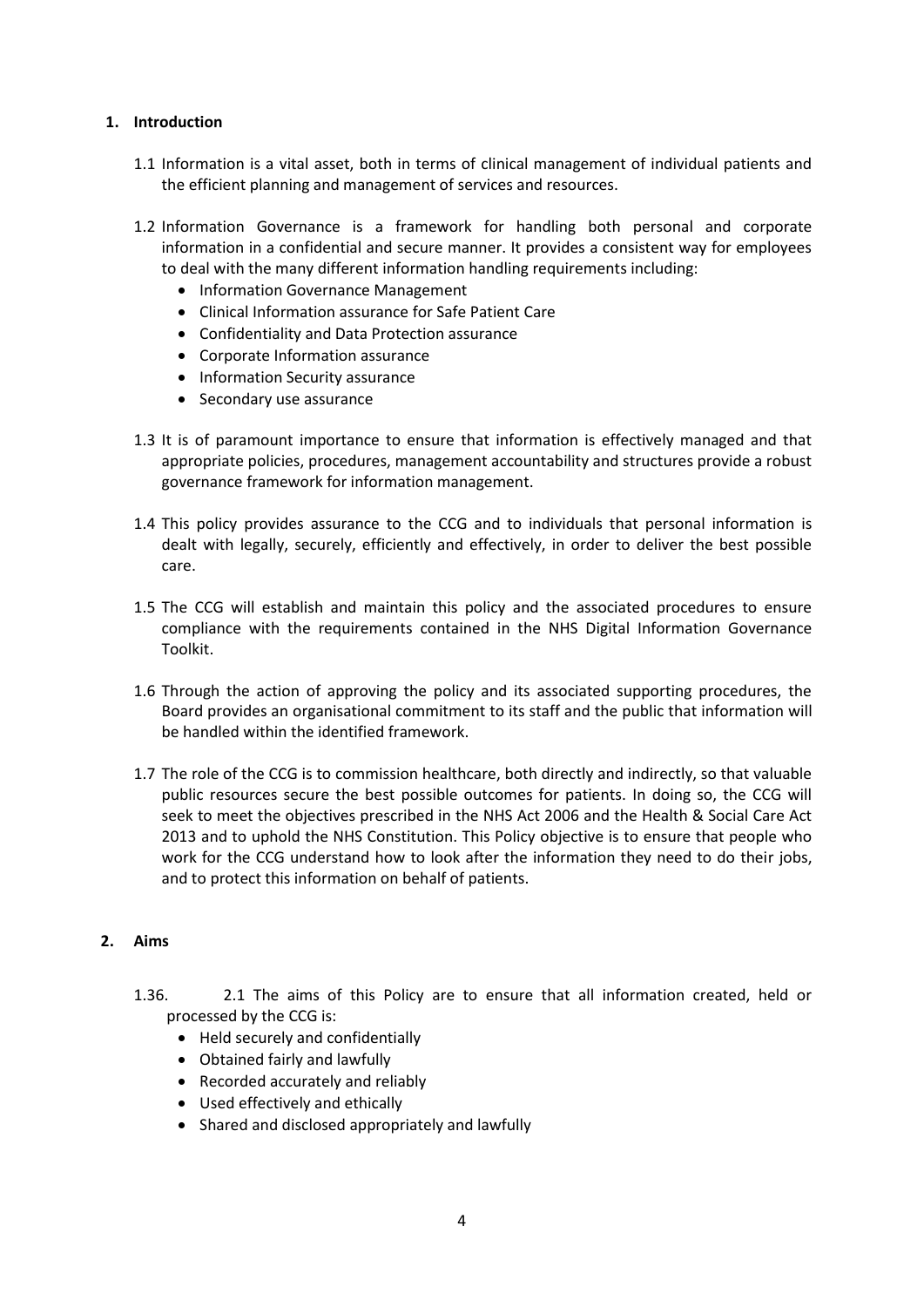- 2.2 To protect the organisation's information assets from all threats, whether internal or external, deliberate or accidental the CCG will ensure:
	- Information will be protected against unauthorised access
	- Confidentiality of information will be assured
	- Integrity of information will be maintained
	- Information will be supported by the highest quality data
	- Regulatory and legislative requirements will be met
	- Record inventory's will be held for all information which meets the definition of personal data
	- Business continuity plans will be produced, maintained and tested
	- Information Governance training will be available to all staff
	- All breaches of information security, actual or suspected, will be reported and investigated.

#### **3. Scope**

- 1.37. 3.1 The scope of this Policy is to provide guidance to all CCG staff on the governance arrangements in relation to Information Governance.
- 3.2 This policy covers all aspects of information within the organisation, including but not limited to:
	- Patient/client/service user information
	- Employee personal Information
	- Corporate information
	- Business sensitive information
- 3.3 This policy covers all aspects of handling information, including but not limited to:
	- $\bullet$  Structured filing systems paper and electronic
	- Transmission of information fax, email, other forms of electronic transmission such as FTP, post and telephone
- 3.4 This policy covers all information systems in use by the CCG and any individual directly employed or otherwise by the CCG.
- 3.5 The key component underpinning this policy is the annual improvement plan arising from a baseline assessment against the standards set out in the NHS Digital Information Governance Toolkit.
- 3.6 This policy cannot be seen in isolation as information plays a key part in corporate governance, strategic risk, service planning, performance and business management.
- 3.7 The policy therefore links into all these aspects of the CCG and should be read in conjunction with the respective strategies/policies.

#### **4. Principles**

4.1 The CCG recognises the need for an appropriate balance between openness and confidentiality in the management and use of information.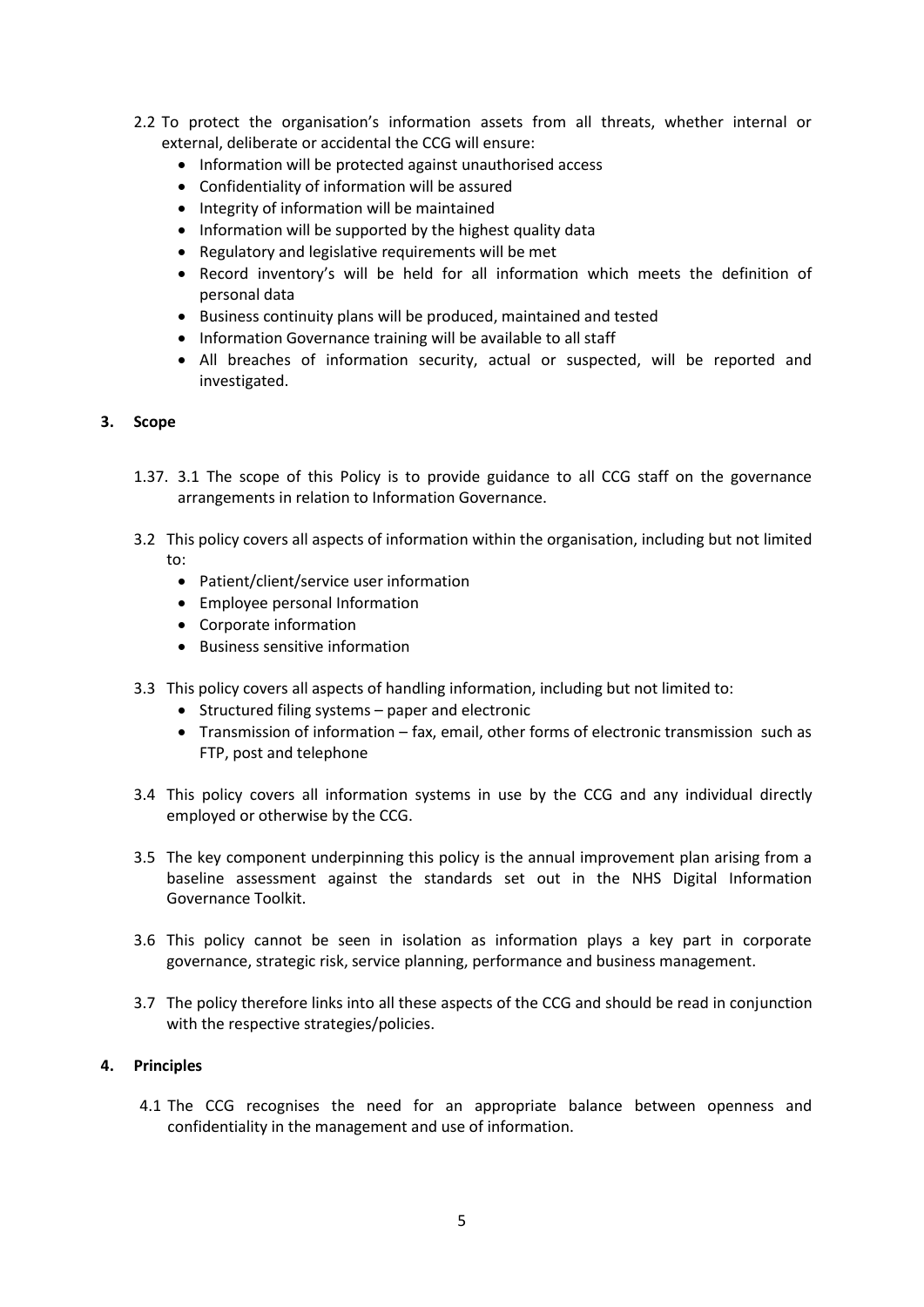- 4.2 The CCG fully supports the principles of corporate governance and recognises its public accountability. It equally places importance on the confidentiality of, and the security arrangements to safeguard, both personal information about patients and staff, and also corporate and commercially sensitive information.
- 4.3 The CCG also recognises the need to share patient information with other health organisations and other agencies in a controlled manner consistent with the interests of the patient and, in some circumstances, the public interest.
- 4.4 The CCG believes that accurate, timely and relevant information is essential to deliver the highest quality health care. As such it is the responsibility of all CCG employees to ensure and promote the quality of information and to actively use information in decision making processes.
- 4.5 There are 4 key interlinked strands to the Information Governance Policy:
	- Openness and Transparency;
	- Legal Compliance;
	- Information Security and Risk;
	- Information Quality Assurance.

#### <span id="page-5-0"></span>**5. Openness & Transparency**

- 5.1 The CCG recognises the need for an appropriate balance between openness and confidentiality in the management and use of information.
- 5.2 Patients will have access to information relating to their own health care, options for treatment and their rights as patients. There will be clear procedures and arrangements for handling queries from patients and the public.
- 5.3 The CCG will have clear procedures and arrangements for liaison with the press and broadcasting media.
- 5.4 Integrity of information will be developed, monitored and maintained to ensure that it is appropriate for the purposes intended.
- 5.5 Availability of information for operational purposes will be maintained within set parameters relating to its importance via appropriate procedures and computer system resilience.
- 5.6 The CCG will ensure that when person identifiable information is shared, the sharing complies with the law, guidance and best practice and both service users rights and the public interest are respected.
- 5.7 Non-confidential information relating to the CCG and its services is available to the public through a variety of media, in line with the Freedom of Information Act and Environmental Information Regulations.
- 5.8 The CCG will establish and maintain policies to ensure compliance with the Freedom of Information Act.
- 5.9 The CCG will undertake annual assessments and audits of its policies and arrangements for openness.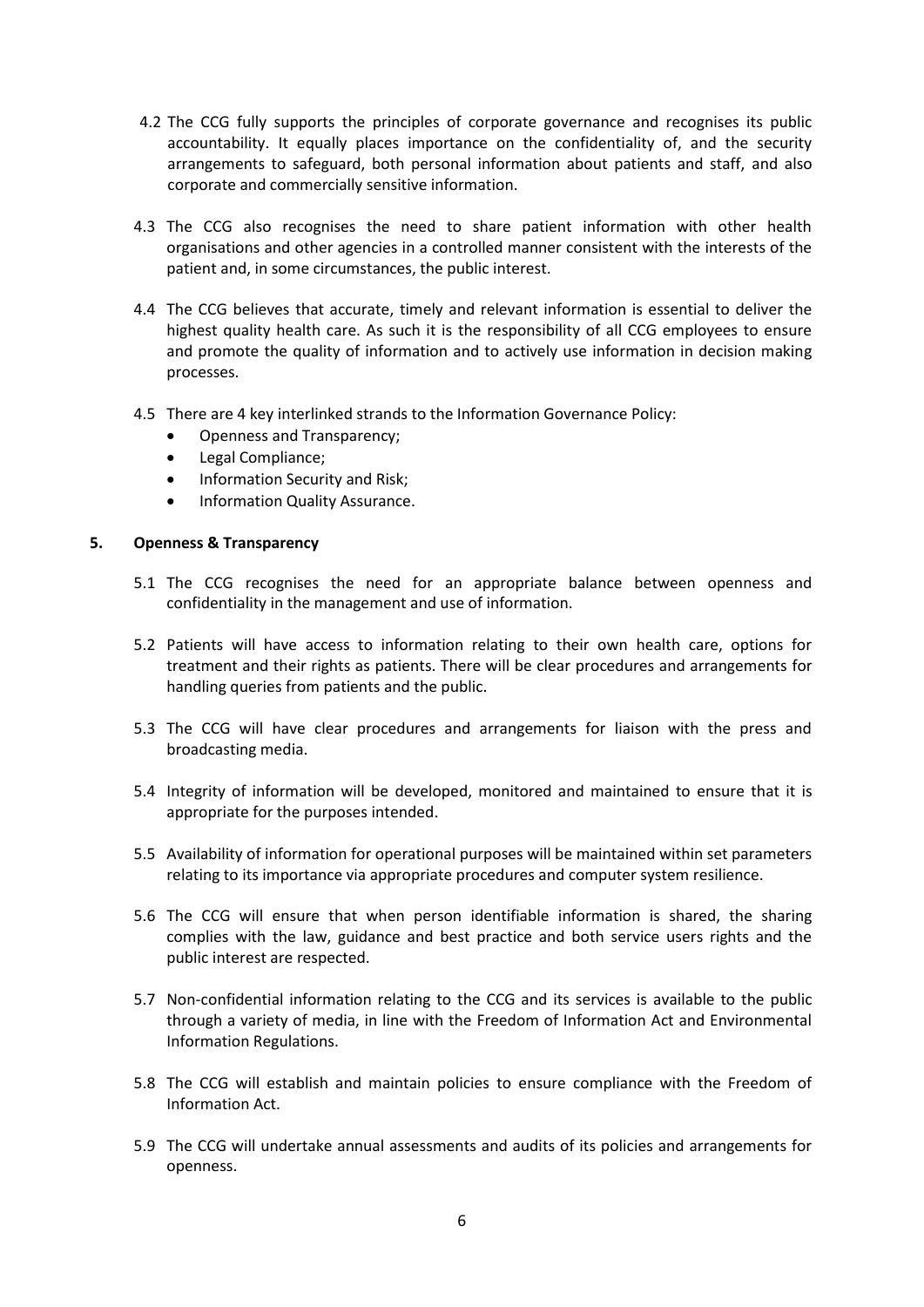## <span id="page-6-0"></span>**6. Legal Compliance**

- 6.1 The CCG regards all identifiable information relating to patients as **confidential**. Compliance with legal and regulatory framework will be achieved, monitored and maintained.
- 6.2 The CCG will undertake or commission annual assessments and audits of its compliance with legal requirements through the IG Toolkit.
- 6.3 The CCG regards all person identifiable information relating to staff as **confidential**, except where national policy on accountability and openness requires otherwise.
- 6.4 The CCG will establish and maintain policies and procedures to ensure compliance with the Data Protection Act 1998 (until 24.05.18) and General Data Protection Regulations (from 25.05.18), Human Rights Act, the common law duty of confidentiality and the Freedom of Information Act and Environmental Information Regulations.
- 6.5 The CCG will establish and maintain procedures for the controlled and appropriate sharing of patient information with other agencies, taking account of relevant legislation (e.g. Health and Social Care Act, Crime and Disorder Act, Protection of Children Act).
- 6.6 The CCG has a comprehensive range of procedures supporting the information governance agenda; reference must be made to these alongside this policy. Legal and professional guidance should also be considered where appropriate.

#### <span id="page-6-1"></span>**7. Information Security and Risk**

- 7.1 The CCG will establish and maintain procedures for the effective and secure management of its information assets and resources, and will ensure appropriate resilience plans are in place.
- 7.2 The CCG will undertake or commission annual assessments and audits of its information and IT security arrangements through the IG Toolkit framework.
- 7.3 The CCG will promote effective confidentiality and security practice to its staff through procedures and training.
- 7.4 The CCG will establish and maintain incident reporting procedures and will monitor and investigate all reported instances of actual or potential breaches of confidentiality and security. Information Governance related incidents scoring 2 or above will be reported on the Information Governance Incident Reporting Tool to NHS England and the Information Commissioner.
- 7.5 The CCG will establish and maintain Risk Management and reporting procedures and will have in place risk control and monitor all reported information risks.

# <span id="page-6-2"></span>**8. Information Quality Assurance**

- 8.1 The CCG will establish and maintain procedures for information quality assurance and the effective management of records.
- 8.2 The CCG will undertake or commission annual assessments and audits of its information quality and records management arrangements in line with IG toolkit requirements.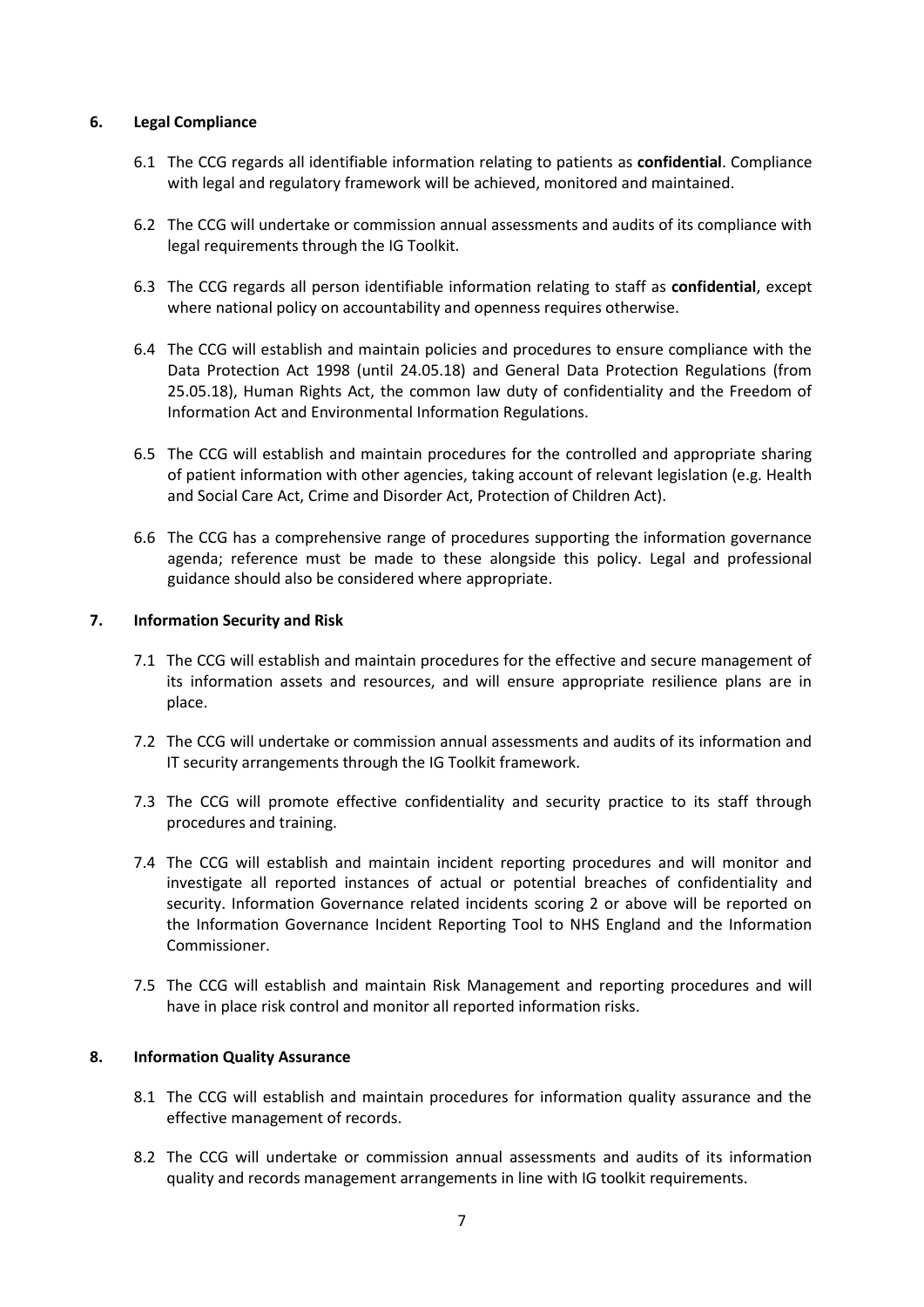- 8.3 The CCG will ensure that information is managed throughout its lifecycle of creation, retention, maintenance, use and disposal.
- 8.4 The CCG will ensure that information is effectively managed so that it is accurate, up to date, secure, retrievable and available when required.
- 8.5 Managers and employees are expected to take ownership of, and seek to improve, the quality of information within their services.
- 8.6 Information quality will be assured at the point of collection.
- 8.7 The CCG will promote information quality and effective records management through procedures and training
- 8.8 Wherever possible, the accuracy of information should be assured at the point of collection.

#### <span id="page-7-0"></span>**9. Training and Awareness**

- 9.1 Information governance will be a part of an induction process.
- 9.2 All new and existing staff will receive annual mandatory training and guidance on information governance, which will include Caldicott and confidentiality, data protection, information security, information lifecycle management and Freedom of Information.

#### <span id="page-7-1"></span>**10. Responsibilities**

- 10.1 It is the role of the CCG Board to define the CCG policy in respect of Information Governance, taking into account legal and NHS requirements. The Board is also responsible for ensuring that sufficient resources are provided to support the requirements of the policy.
- 10.2 The **Accountable Officer** of the CCG has overall accountability and responsibility for Information Governance in the CCG and is required to provide assurance, through the Annual Governance Statement that all risks to the CCG, including those relating to information, are effectively managed and mitigated.
- 10.3 The CCG Stoke-on-Trent CCG and North Staffordshire CCG Joint Audit Committee is responsible for the implementation of Information Governance Policy and Information Governance Management Framework (Strategy), and for ensuring appropriate controls and assurances are in place.
- 10.4 The Stoke-on-Trent CCG and North Staffordshire CCG Joint Audit Committee will monitor the performance of Information Governance, and will receive reports and other papers as necessary.
- 10.5 The organisation must have a **Caldicott Guardian**. This role is an amalgamation of management and clinical issues which helps to ensure the involvement of healthcare professionals in relation to achieving improved information governance compliance. The Caldicott Guardian has responsibility for ensuring that all staff comply with the Caldicott Principles and the guidance contained in the NHS Digital document – "A Guide To Confidentiality in Health and Social Care".
- 10.6 The Caldicott Guardian will guide the organisation on confidentiality and protection issues relating to patient information. This role is pivotal in ensuring the balance between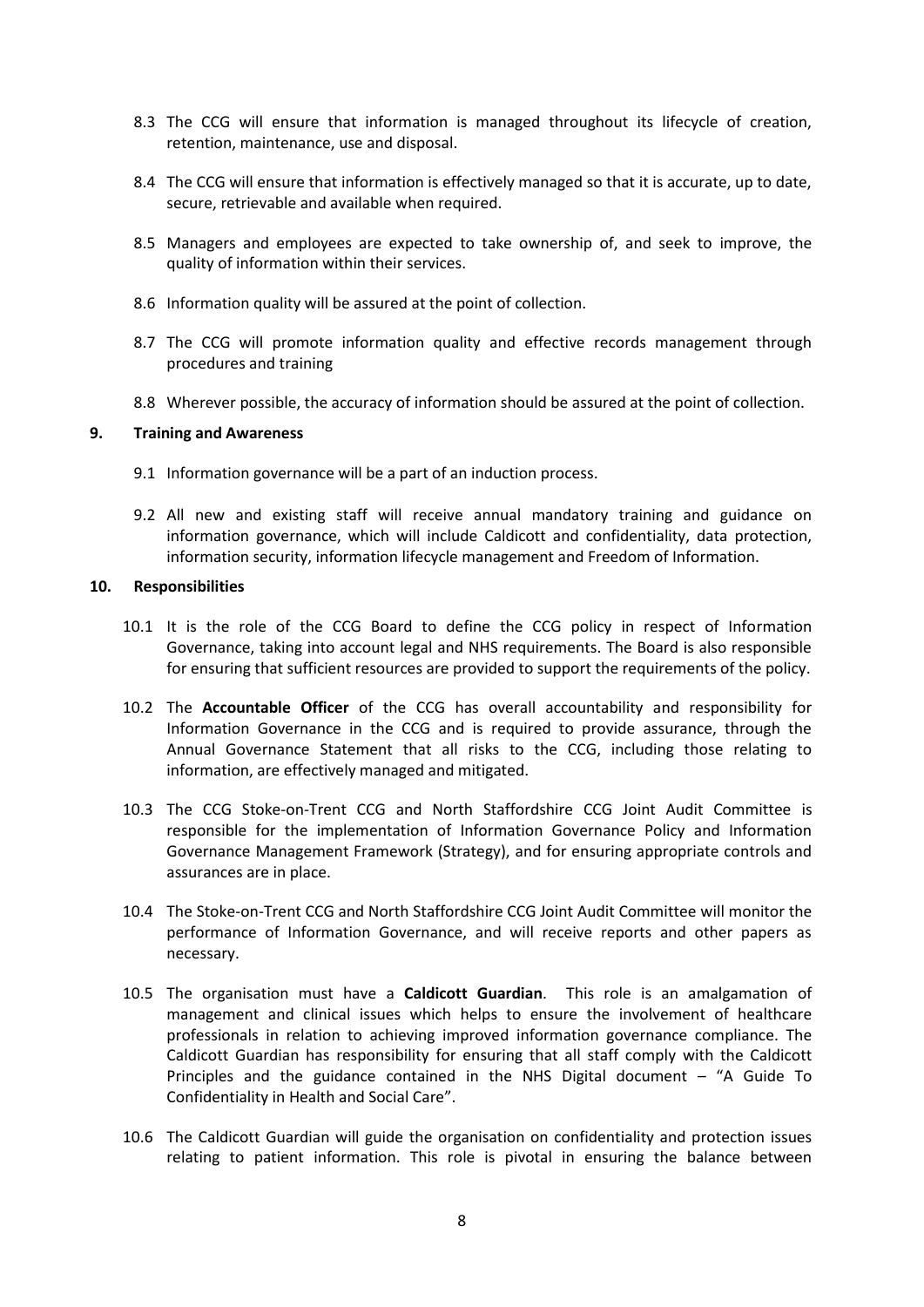maintaining confidentiality standards and the delivery of patient care. The Caldicott Guardian will also advise the Board on progress and major issues as they arise.

- 10.7 The **Senior Information Risk Owner (SIRO)** is an Executive Director of the CCG Governing Body. The SIRO is expected to understand how the strategic business goals of the CCG will be impacted by information risks. The SIRO will act as an advocate for information risk on the Board and in internal discussions, and will provide written advice to the Accounting Officer on the content of their Annual Governance Statement in regard to information risk.
- 10.8 The SIRO will provide an essential role in ensuring that identified information security threats are followed up and incidents managed. They will also ensure that the Board and the Accountable Officer are kept up to date on all information risk issues. The role will be supported by the Midlands and Lancashire Commissioning Support Unit by the Information Governance Team, the CCG Caldicott Guardian, and a network of Information Asset Owners and Information Asset Administrators, although ownership of Information Risk assessment process will remain with the SIRO.
- 10.9 **Information Asset Owners (IAOs)** shall ensure that information risk assessments are performed at least once each quarter on all information assets where they have been assigned 'ownership', following guidance from the SIRO on assessment method, format, content and frequency. IAOs shall submit the risk assessment results and associated plans to the SIRO for review, along with details of any assumptions or external dependencies. Mitigation plans shall include specific actions which expected completion dates, as well as an account of residual risks.
- 10.10 All **managers** within the CCG are responsible for ensuring that the policy and supporting procedures are built into local processes to ensure on-going compliance. Managers are also responsible for ensuring that staff are encouraged to attend mandatory awareness training and refresher training as required.
- 10.11 All **staff**, whether permanent, temporary or contracted, are responsible for ensuring that they are aware of the requirements incumbent upon them and for ensuring that they comply with these on a day to day basis.

#### <span id="page-8-0"></span>**11.Monitoring/Audit**

- 11.1 The CCG will monitor this policy and related strategies and procedures through the Stokeon-Trent CCG and North Staffordshire CCG Joint Audit Committee.
- 11.2 As assessment of compliance with the requirements of the Information Governance Toolkit (IGT) will be undertaken each year. The CCG will identify staff to undertake Administrator, Reviewer and User roles as described in the IGT.
- 11.3 The Stoke-on-Trent CCG and North Staffordshire CCG Joint Audit Committee will ensure implementation of the Information Governance Strategy.
- 11.4 Annual reports and proposed action/development plans will be presented to the CCG Board for approval prior to submission of the IGT.
- 11.5 The policy and associated procedures will be subjected to both internal and external audit reviews.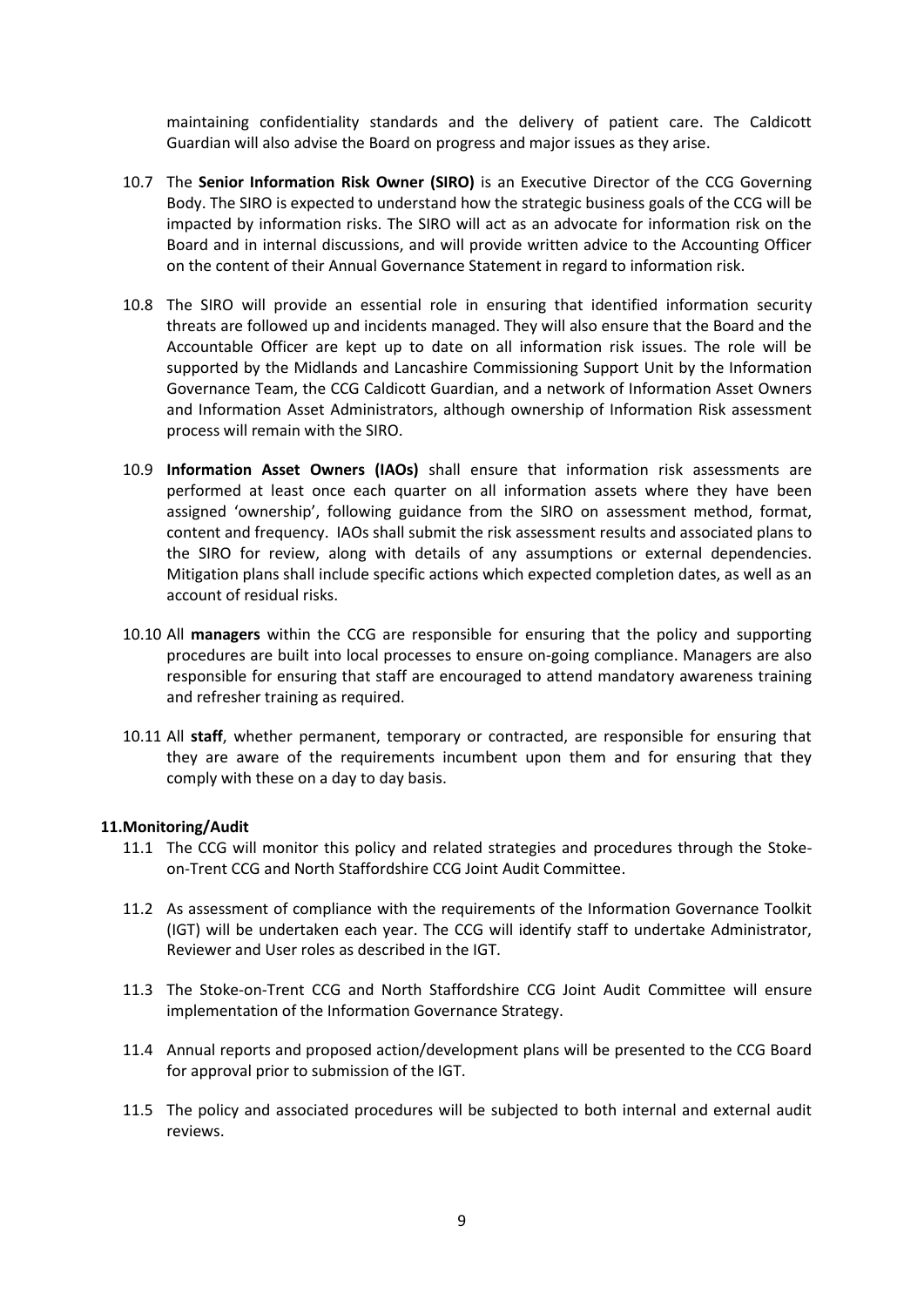- 11.6 The CCG will ensure that the support infrastructure for the SIRO is in place, and is kept under regular review.
- 11.7 This Policy will be made available to all Staff via the CCG website*.*

## <span id="page-9-0"></span>**12. Information Governance Management**

- 12.1 Information Governance management across the organisation will be co-ordinated by the Information Governance Group.
- 12.2 The responsibilities of the Stoke-on-Trent CCG and North Staffordshire CCG Joint Audit Committee will include, but not be limited to:
	- Recommending policies and procedures to the appropriate CCG Board for approval.
	- Recommending the annual submission of compliance with requirements in the IGT and related action plan to the CCG Board for approval.
	- Co-ordinating and monitoring the Information Governance Improvement Plan (Strategy) across the organisation
- 12.3 The Stoke-on-Trent CCG and North Staffordshire CCG Joint Audit Committee will endorse Information Governance Improvement Plan (Strategy) for the CCG.

#### <span id="page-9-1"></span>**13. Information Governance Management Framework**

13.1 The Information Governance Management Framework can be found in **Appendix A**.

#### <span id="page-9-2"></span>**14. Information Governance Improvement Plan (Strategy)**

- 14.1 The Stoke-on-Trent CCG and North Staffordshire CCG Joint Audit Committee will be responsible for monitoring the improvement plans and associated progress.
- 14.2 The improvement plan is fundamental to the organisation achieving the Information Governance Toolkit. It is essential that Stoke-on-Trent CCG and North Staffordshire CCG Joint Audit Committee are updated on the progress of the plan and of any associated risks which will affect the organisations ability to achieve IG Toolkit compliance.
- 14.3 The Improvement Plan can be found in **Appendix B**.

#### <span id="page-9-3"></span>**15. Review**

15.1 This policy and associated strategy and procedures will be reviewed on an annual basis or earlier if appropriate, to take into account any changes to legislation that may occur, and/or guidance from the Department of Health and/or NHS Executive.

#### <span id="page-9-4"></span>**16. Supporting Procedures**

- 16.1 Information Governance Handbook.
- 16.2 Standard Operating Procedure for the Management of Subject Access Requests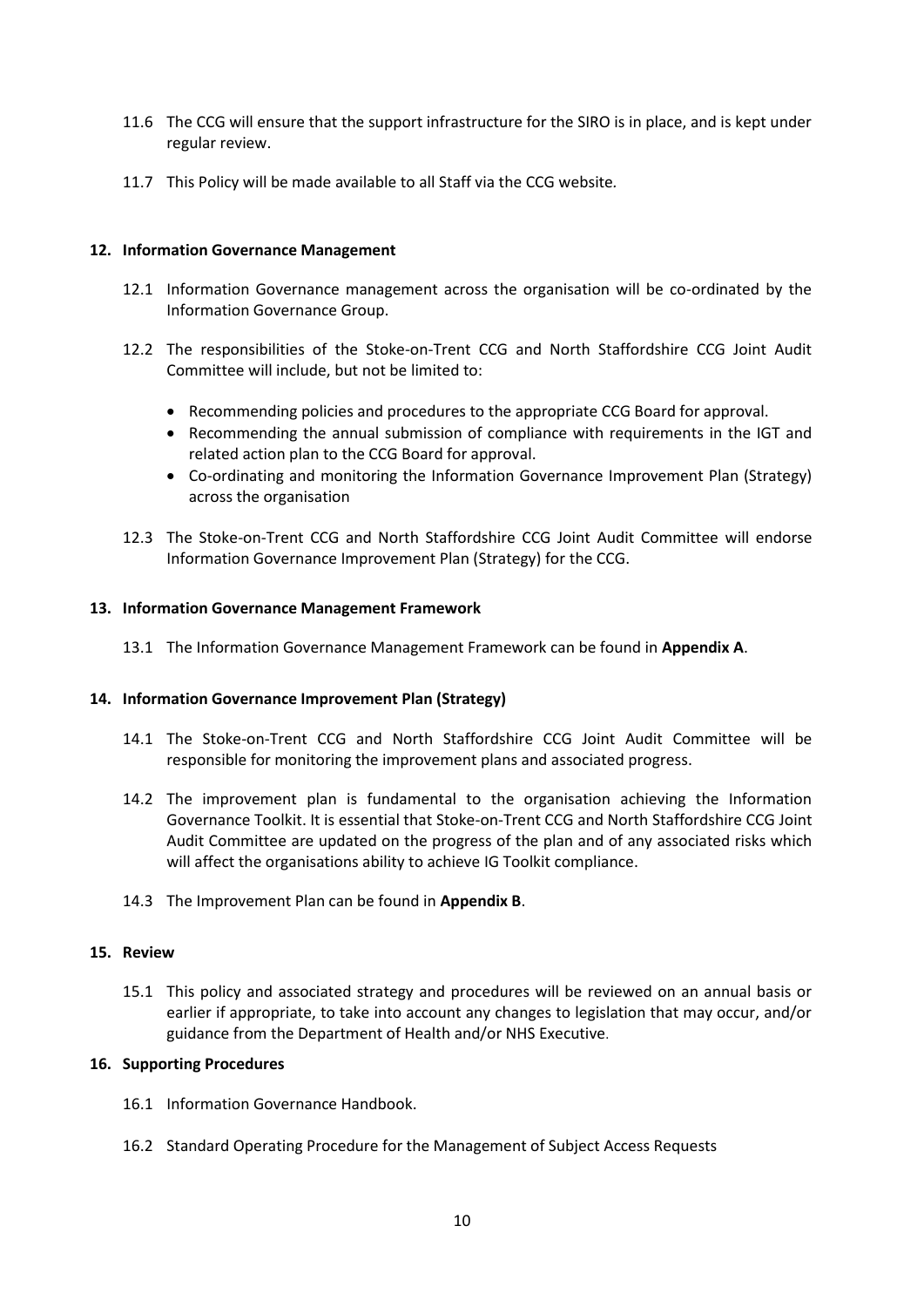# **Appendix A - Information Governance Management Framework**

| Requirement                           |                                                                                                                                          | Detail                                                                                                                                                                                                                                                                                                                                                                                                                                                                                                                                                                                                                                                                                                                                                                                 |  |  |  |
|---------------------------------------|------------------------------------------------------------------------------------------------------------------------------------------|----------------------------------------------------------------------------------------------------------------------------------------------------------------------------------------------------------------------------------------------------------------------------------------------------------------------------------------------------------------------------------------------------------------------------------------------------------------------------------------------------------------------------------------------------------------------------------------------------------------------------------------------------------------------------------------------------------------------------------------------------------------------------------------|--|--|--|
| <b>Senior Roles</b><br>within the CCG | Accountable<br>Officer:<br><b>Marcus Warnes</b><br>Accountable<br>Officer                                                                | The Accountable Officer of the North Staffordshire CCG and Stoke-on-Trent CCG has overall<br>accountability and responsibility for Information Governance in the CCG and is required to provide<br>assurance through the Annual Governance Statement that all risks to the organisation, including<br>those relating to information, are effectively managed and mitigated.                                                                                                                                                                                                                                                                                                                                                                                                            |  |  |  |
|                                       | <b>Senior</b><br><b>Information Risk</b><br>Owner and<br><b>Executive IG Lead:</b><br><b>Alistair Mulvey</b><br>Chief Finance<br>Officer | The Senior Information Risk Owner (SIRO) is an Executive Director of the North Staffordshire CCG<br>and Stoke-on-Trent CCG Board. The SIRO is expected to understand how the strategic business<br>goals of the CCG may be impacted by information risks. The SIRO will act as an advocate for<br>information risk on the Board and in internal discussions, and will provide written advice to the<br>Accountable Officer on the content of their Annual Governance Statement in regard to information<br>risk.<br>The SIRO will provide an essential role in ensuring that identified information security threats are<br>followed up and incidents managed. They will also ensure that the Board and the Accountable<br>Officer are kept up to date on all information risk issues. |  |  |  |
|                                       |                                                                                                                                          | The role will be supported by the Midlands and Lancashire Commissioning Support Unit<br>Information Governance Team and the Caldicott Guardian, although ownership of the Information<br>Risk Agenda will remain with the SIRO.                                                                                                                                                                                                                                                                                                                                                                                                                                                                                                                                                        |  |  |  |
|                                       |                                                                                                                                          | The SIRO will be supported through a network of Information Asset Owners and Administrators<br>who have been identified and trained throughout the organisation.                                                                                                                                                                                                                                                                                                                                                                                                                                                                                                                                                                                                                       |  |  |  |
|                                       |                                                                                                                                          | The SIRO is also appointed to act as the overall Information Governance lead for the CCG and co-<br>ordinate the IG work programme.                                                                                                                                                                                                                                                                                                                                                                                                                                                                                                                                                                                                                                                    |  |  |  |
|                                       |                                                                                                                                          | The Executive IG Lead role has been assigned as Department of Health response to the Caldicott 2<br>Review contains an expectation that organisations across health and social care strengthen their<br>leadership on information governance.                                                                                                                                                                                                                                                                                                                                                                                                                                                                                                                                          |  |  |  |
|                                       |                                                                                                                                          | The IG lead is accountable for ensuring effective management, accountability, compliance and<br>assurance for all aspects of IG, although the key tasks are likely to be delegated to an Operational<br>IG Lead.                                                                                                                                                                                                                                                                                                                                                                                                                                                                                                                                                                       |  |  |  |
|                                       | Caldicott<br>Guardian:<br><b>Steve Fawcett</b><br><b>Medical Director</b>                                                                | The North Staffordshire CCG and Stoke-on-Trent CCG Caldicott Guardian has particular<br>responsibility for reflecting patients' interests regarding the use of patient identifiable information<br>and to ensure that the arrangements for the use and sharing of clinical information comply with<br>the Caldicott principles. The Caldicott Guardian will advise on lawful and ethical processing of<br>information and enable information sharing. They will ensure that confidentiality requirements<br>and issues are represented at Board level and within the North Staffordshire CCG and Stoke-on-<br>Trent CCG overall governance framework.                                                                                                                                  |  |  |  |
|                                       | Information<br>Governance<br>Organisational                                                                                              | The key purpose of the role is to ensure the North Staffordshire CCG and Stoke-on-Trent CCG<br>successfully achieves the required level of compliance across all requirements of the NHS Digital<br>Information Governance Toolkit.                                                                                                                                                                                                                                                                                                                                                                                                                                                                                                                                                    |  |  |  |
|                                       | Lead:<br>Hayley Gidman,<br>Information<br>Governance Lead<br>(Midlands and<br>Lancashire<br>Commissioning<br>Support Unit)               | The post holder will support the CCG to ensure the establishment of corporate standards and a<br>consistent CCG wide approach to Information Governance and will be responsible for assuring the<br>implementation of a range of policies, processes, monitoring audits and training and awareness<br>mechanisms to ensure a high level of compliance.                                                                                                                                                                                                                                                                                                                                                                                                                                 |  |  |  |
|                                       | <b>Information</b><br>Governance<br>Organisational<br>Lead:<br>Alex Palethorpe<br>Head of<br>Governance                                  | The key purpose of the role is to ensure the North Staffordshire CCG and Stoke-on-Trent CCG<br>successfully implements a range of policies, processes, monitoring audits and training and<br>awareness mechanisms to ensure a high level of compliance with Information Governance &<br>Information Security. The post holder will ensure the implementation of corporate standards and a<br>consistent organisation wide approach to Information Governance & Information Security.                                                                                                                                                                                                                                                                                                   |  |  |  |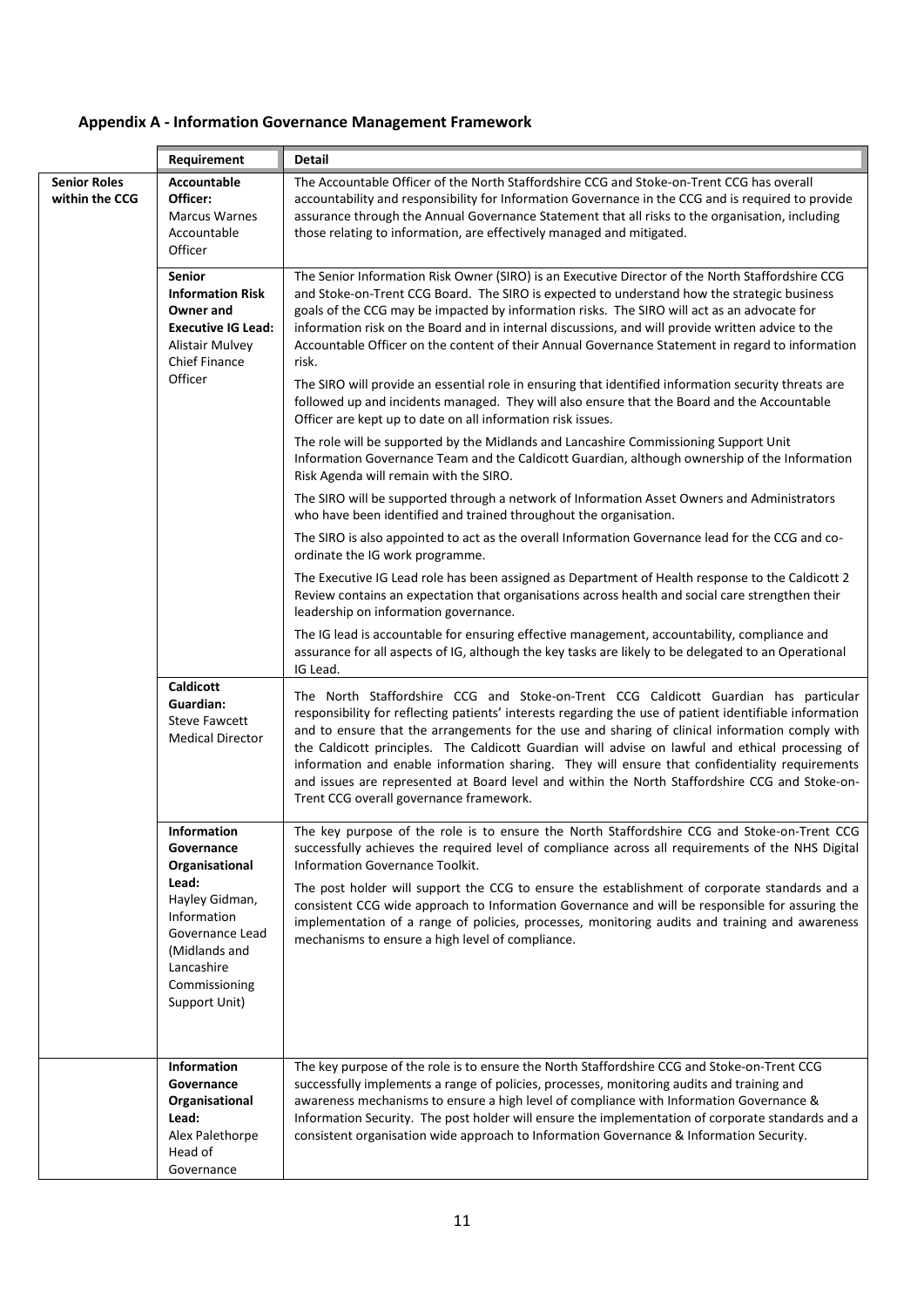| <b>Key Policies</b>                                                                                                                                                                                                                                                                                                                                                                                                                                                                                                                                                                              | <b>Ratification</b>                                               | [IG Group]                                                                                                                                                                                                                                                                                                                                                                                                                                                                                                                                        | [Audit Committee]                                                                                                                                                                                                                                                                          | <b>Board</b>             |  |  |
|--------------------------------------------------------------------------------------------------------------------------------------------------------------------------------------------------------------------------------------------------------------------------------------------------------------------------------------------------------------------------------------------------------------------------------------------------------------------------------------------------------------------------------------------------------------------------------------------------|-------------------------------------------------------------------|---------------------------------------------------------------------------------------------------------------------------------------------------------------------------------------------------------------------------------------------------------------------------------------------------------------------------------------------------------------------------------------------------------------------------------------------------------------------------------------------------------------------------------------------------|--------------------------------------------------------------------------------------------------------------------------------------------------------------------------------------------------------------------------------------------------------------------------------------------|--------------------------|--|--|
| Policies set out                                                                                                                                                                                                                                                                                                                                                                                                                                                                                                                                                                                 | Schedule:                                                         |                                                                                                                                                                                                                                                                                                                                                                                                                                                                                                                                                   |                                                                                                                                                                                                                                                                                            |                          |  |  |
| the scope and<br>intent of the<br>organisation in                                                                                                                                                                                                                                                                                                                                                                                                                                                                                                                                                | <b>Information</b><br>Governance<br><b>Policy</b>                 | Insert ratification date                                                                                                                                                                                                                                                                                                                                                                                                                                                                                                                          | 14/08/2017                                                                                                                                                                                                                                                                                 | Insert ratification date |  |  |
| relation to the<br>management of<br>Information<br>Governance.                                                                                                                                                                                                                                                                                                                                                                                                                                                                                                                                   | <b>Information</b><br><b>Governance Hand</b><br>Book              | Insert ratification date                                                                                                                                                                                                                                                                                                                                                                                                                                                                                                                          | Insert ratification date                                                                                                                                                                                                                                                                   | Insert ratification date |  |  |
|                                                                                                                                                                                                                                                                                                                                                                                                                                                                                                                                                                                                  |                                                                   | on the North Staffordshire CCG Website and the Stoke-on-Trent CCG website.                                                                                                                                                                                                                                                                                                                                                                                                                                                                        | Policies are communicated to all staff via email with the necessary documents attached. Policies are also made available                                                                                                                                                                   |                          |  |  |
| <b>Key Governance</b><br><b>Bodies</b><br>A group, or<br>groups, with<br>appropriate<br>authority should<br>have<br>responsibility for<br>the IG agenda.                                                                                                                                                                                                                                                                                                                                                                                                                                         | <b>Audit Committee</b>                                            |                                                                                                                                                                                                                                                                                                                                                                                                                                                                                                                                                   | The North Staffordshire and Stoke-on-Trent Audit Committee is responsible for overseeing day to<br>day Information Governance issues, developing and maintaining policies, standards, procedures<br>and guidance, coordinating and raising awareness of Information Governance in the CCG. |                          |  |  |
| <b>Resources</b><br>Details of key<br>staff roles                                                                                                                                                                                                                                                                                                                                                                                                                                                                                                                                                | <b>Dedicated</b><br><b>Information</b><br><b>Governance Staff</b> | Information Governance Support Officers:<br>Daniel Pickford - Daniel.pickford@nhs.net, 07584217105<br>Marie Gallagher - marie.gallagher@nhs.net, 07780228694<br>Gemma Hollins - g.hollins@nhs.net, 07540671326<br>Information Governance Manager<br>Name: Emma Styles<br>Email: emmastyles@nhs.net<br>Tel: 07825716409<br>Information Governance Lead<br>Name: Hayley Gidman<br>Email: Hayley.gidman@nhs.net<br>Tel: 07809320323                                                                                                                  |                                                                                                                                                                                                                                                                                            |                          |  |  |
| <b>Information Asset</b><br>Information Asset Owners are senior individuals involved in running the relevant business.<br>Governance<br><b>Framework</b><br>Owners<br>The IAOs role is to:<br>Understand and address risks to the information assets they 'own'; and<br>Details of how<br>Provide assurance to the SIRO on the security and use of these assets.<br>responsibility<br>and<br>Information Asset Owners have been nominated across the whole organisation and have received<br>accountability<br>specialist information risk training to allow them to be effective in their role. |                                                                   |                                                                                                                                                                                                                                                                                                                                                                                                                                                                                                                                                   |                                                                                                                                                                                                                                                                                            |                          |  |  |
| for IG is<br>cascaded<br>through the<br>organisation.                                                                                                                                                                                                                                                                                                                                                                                                                                                                                                                                            | <b>Information Asset</b><br><b>Administrators</b>                 | The Information Asset Administrators and will:<br>Ensure that policies and procedures are followed<br>Recognise potential or actual security incidents<br>Consult their IAO on incident management<br>Ensure that information assets registers are accurate and maintained up to date.<br>Information Asset Owners have received specialist information risk training to allow them to be<br>effective in their role.                                                                                                                             |                                                                                                                                                                                                                                                                                            |                          |  |  |
|                                                                                                                                                                                                                                                                                                                                                                                                                                                                                                                                                                                                  | Employment<br><b>Contracts</b>                                    | All staff and those undertaking work on behalf of the CCG need to be aware that they must meet<br>information governance requirements and it is made clear to them that breaching these<br>requirements, e.g. service user confidentiality, is a serious disciplinary offence.<br>This is supported by the inclusion of clauses within staff contracts both for substantive and<br>temporary staff that cover Information Governance standards and responsibilities with regard to<br>data protection, confidentiality, and information security. |                                                                                                                                                                                                                                                                                            |                          |  |  |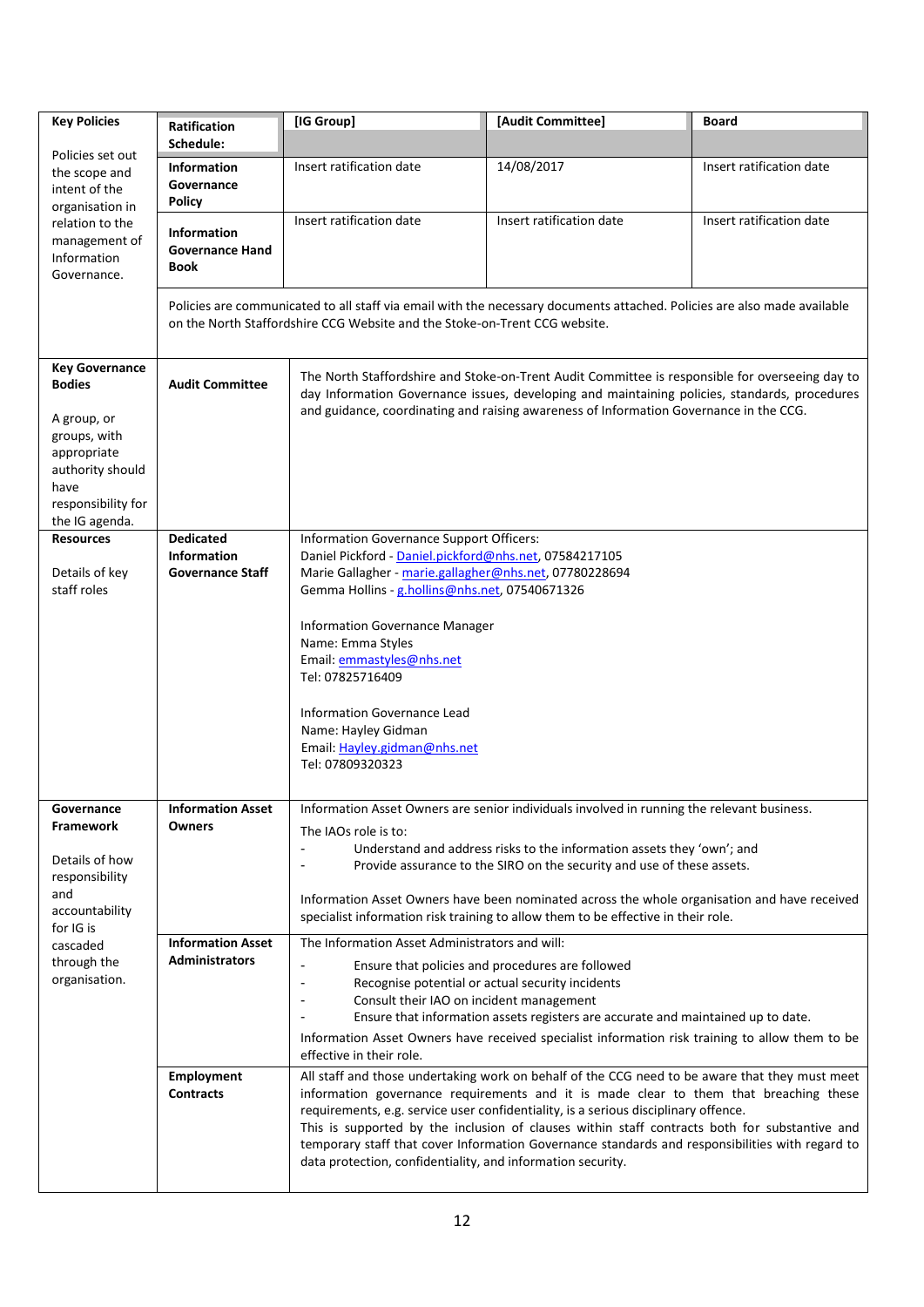|                                                                                                                                                                                                                                  | <b>Contracts with</b><br><b>Third Parties</b>                        | The CCG must ensure that work conducted by others on their behalf meet all the required<br>Information Governance standards. Where this work involves access to information about<br>identifiable individuals it is likely that the CCG will be in breach of the law where appropriate<br>requirements have not been specified in contracts and steps taken to ensure compliance with<br>those requirements.<br>Therefore the CCG endeavours to ensure that formal contractual arrangements that include<br>compliance with information governance requirements are in place with all contractors and<br>support organisations.                                                                                                              |
|----------------------------------------------------------------------------------------------------------------------------------------------------------------------------------------------------------------------------------|----------------------------------------------------------------------|----------------------------------------------------------------------------------------------------------------------------------------------------------------------------------------------------------------------------------------------------------------------------------------------------------------------------------------------------------------------------------------------------------------------------------------------------------------------------------------------------------------------------------------------------------------------------------------------------------------------------------------------------------------------------------------------------------------------------------------------|
| <b>Training and</b><br>Guidance<br>Staff need clear<br>guidelines on<br>expected<br>working<br>practices and on<br>the<br>consequences of<br>failing to follow<br>policies and                                                   | <b>Information</b><br>Governance<br><b>Handbook</b>                  | Purpose of the Handbook:<br>• To inform staff of the need and reasons for keeping information confidential<br>To inform staff about what is expected of them<br>• To protect the Organisation as an employer and as a user of confidential information<br>This Handbook has been written to meet the requirements of:<br>The Data Protection Act 1998 (to be superseded by the General Data Protection<br>Regulations on 28.05.2018)<br>$\bullet$<br>The Human Rights Act 1998<br>The Computer Misuse Act 1990<br>The Copyright Designs and Patents Act 1988<br>A Guide To Confidentiality in Health and Social Care (NHS Digital)                                                                                                           |
| procedures. The<br>approach to<br>ensuring that all<br>staff receive<br>training<br>appropriate to<br>their roles<br>should be<br>detailed.                                                                                      |                                                                      | This Handbook has been produced to protect staff by making them aware of the correct<br>procedures so that they do not inadvertently breach any of these requirements.<br>If the Handbook is breached then this may result in legal action against the individual and/or<br>Organisation as well as investigation in accordance with the Organisation's disciplinary<br>procedures.<br>The Handbook will be disseminated to all staff working for the CCG and they will be required to<br>acknowledge that they have received and understand the document. In future, any new starters<br>to the organisation will receive a copy of this with their contract. Both should be signed and<br>returned to their line manager and kept on file. |
|                                                                                                                                                                                                                                  | <b>Training for all</b><br>staff                                     | All staff will receive basic IG training, initially via the "Introduction to Information Governance"<br>module of the Learning Management System http://mlcsu.learningpool.com<br>Annual refresher training will then be conducted through face to face training sessions<br>1.125.<br>facilitated<br>1.126.<br>By the Information Governance Support Officer.                                                                                                                                                                                                                                                                                                                                                                               |
|                                                                                                                                                                                                                                  | <b>Specialist IG</b><br>training                                     | As required specialist IG training will be provided across the organisation for those staff that are<br>given additional responsibility for IG within their areas. Current specialist training includes:<br><b>Information Risk Training</b><br>$\bullet$<br><b>Privacy Impact Assessments</b><br>Caldicott, Data Protection, GDPR Training                                                                                                                                                                                                                                                                                                                                                                                                  |
| Incident<br>Management<br>Clear guidance<br>on incident<br>management<br>procedures<br>should be<br>documented and<br>staff should be<br>aware of their<br>existence, where<br>to find them,<br>and how to<br>implement<br>them. | <b>Documented</b><br><b>Procedures and</b><br><b>Staff Awareness</b> | Incident Management in the CCG is covered in the following organisational policies and<br>Procedures:<br><b>Incident Reporting Policy</b><br>$\bullet$<br>Information Governance Policy<br>$\bullet$<br>Information Governance Handbook<br>Staff awareness is raised through the following ways:<br><b>Staff Induction</b><br>$\bullet$<br><b>Information Governance Training</b><br><b>Information Risk Training</b><br>Caldicott, Data Protection, GDPR Training                                                                                                                                                                                                                                                                           |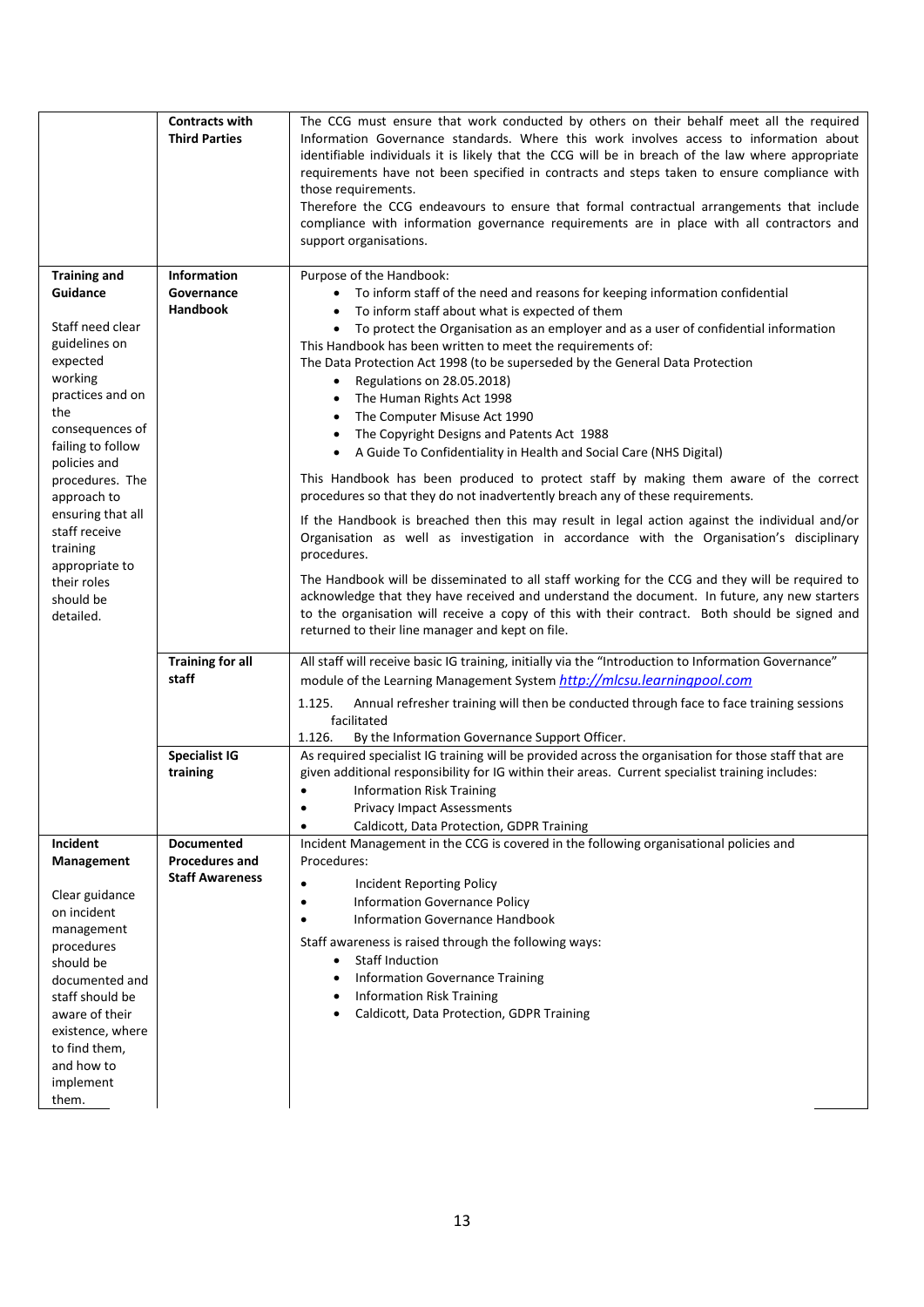# **Appendix B – North Staffordshire CCG and Stoke-on-Trent CCG Information Governance Improvement Plan 2017-18**

<span id="page-13-0"></span>

| Improvement/Requirement detail                                                                                                                                                                                                                                                                                                    | <b>Detail</b>                                                                                                                                                                                                                                                                                                                                         | Product                      | Lead/Resource                         | Inter-dependency  | Completion<br><b>Dates</b>                                                                                                                                                                                                                  | <b>IGT</b><br>Req<br>No.                                                                                            |
|-----------------------------------------------------------------------------------------------------------------------------------------------------------------------------------------------------------------------------------------------------------------------------------------------------------------------------------|-------------------------------------------------------------------------------------------------------------------------------------------------------------------------------------------------------------------------------------------------------------------------------------------------------------------------------------------------------|------------------------------|---------------------------------------|-------------------|---------------------------------------------------------------------------------------------------------------------------------------------------------------------------------------------------------------------------------------------|---------------------------------------------------------------------------------------------------------------------|
| <b>IG Policy Review</b><br>(Required to be reviewed annually)                                                                                                                                                                                                                                                                     | Review of the current policy against the<br>newest version of the IG Toolkit, national<br>guidance and any legislation changes<br>within the year, including GDPR.<br>Review of the Information Governance<br>Management Framework to reflect any<br>changes in key personnel.<br>Incorporation of the Improvement Plan<br>for 2017-18.               | IG Policy                    | CSU IG Manager/<br>IG Support Officer | N/A<br>N/A<br>N/A | 30th<br>June<br>2017                                                                                                                                                                                                                        | 130<br>131<br>132<br>133<br>230<br>231<br>232<br>235<br>340<br>341<br>345                                           |
| <b>Standard Information Governance</b><br><b>Management Reporting</b><br>The toolkit requires a number of<br>standard items to be reported on a<br>regular basis to the meeting with<br>responsibility<br>Information<br>for<br>Governance. This should be pro-<br>active reporting (even if NIL return)<br>rather than reactive. | monthly<br>Bi<br>Reporting<br>to<br>the<br>organisations IG lead, Senior Information<br>Risk Owner & Caldicott Guardian to<br>monitor performance against the IG<br>Improvement Plan. To include:<br><b>IGT scores</b><br><b>IG Training</b><br>Information Risk Management Plan<br>Incidents<br>PIAs<br>Caldicott update<br>Data Protection requests | <b>Bi-Monthly</b><br>reports | CSU IG Manager/<br>IG Support Officer | N/A               | Issued on or<br>before 26th<br>May 2017<br>Issued on or<br>before 28th<br><b>July 2017</b><br>Issued on or<br>before 29th<br>September<br>2017<br>Issued on or<br>before 24th<br>November<br>2017<br>Issued on or<br>before 26th<br>January | 420<br>130<br>131<br>134<br>230<br>231<br>234<br>235<br>237<br>340<br>341<br>345<br>346<br>349<br>350<br>351<br>420 |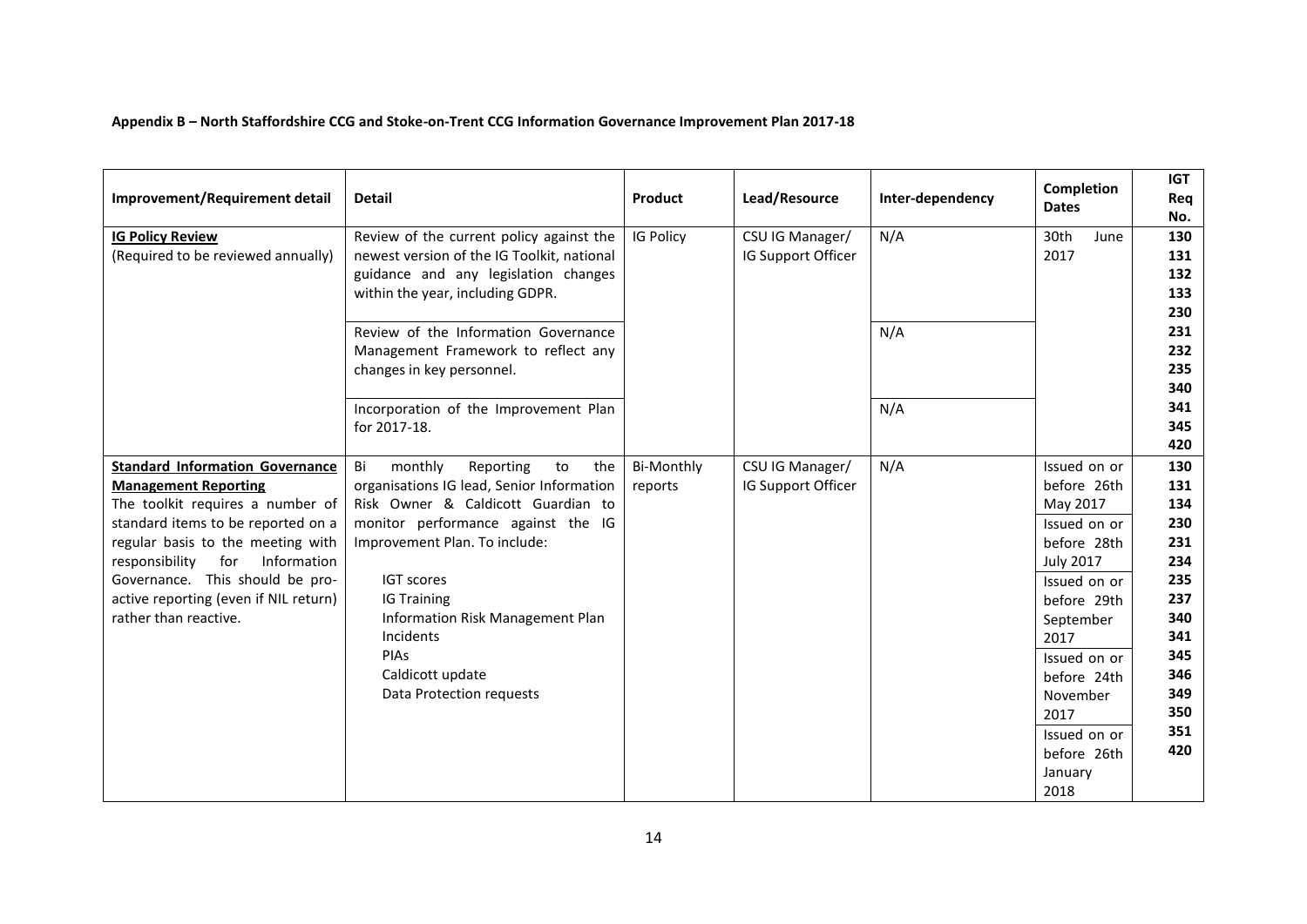| Improvement/Requirement detail                                                                                                                                                                                                                                                                                                                                                | <b>Detail</b>                                                                                                                                                                                                                                                                                                                                                                                                            | <b>Product</b>                                                   | Lead/Resource             | Inter-dependency | <b>Completion</b><br><b>Dates</b>                | <b>IGT</b><br>Req<br>No.                                           |
|-------------------------------------------------------------------------------------------------------------------------------------------------------------------------------------------------------------------------------------------------------------------------------------------------------------------------------------------------------------------------------|--------------------------------------------------------------------------------------------------------------------------------------------------------------------------------------------------------------------------------------------------------------------------------------------------------------------------------------------------------------------------------------------------------------------------|------------------------------------------------------------------|---------------------------|------------------|--------------------------------------------------|--------------------------------------------------------------------|
|                                                                                                                                                                                                                                                                                                                                                                               | Information Governance Annual Report<br>(incorporating the final Bi-monthly<br>highlighting<br>Report)<br>the<br>annual<br>performance against the improvement<br>plan and also sign off of the Information<br>Governance Toolkit submission.                                                                                                                                                                            | Annual Report                                                    |                           | N/A              | Issued on or<br>before 16th<br><b>March 2018</b> |                                                                    |
| <b>Information Governance Training</b><br>All staff are required to undertake<br>information governance training on<br>an annual basis ensuring that the<br>minimum training specification set<br>out by the Health & Social Care<br>Information Centre is met.<br>Additional training should<br>be<br>provided to staff in key roles to<br>ensure that they remain effective | All Staff Refresher Training to be<br>delivered throughout the organisation<br>via face to face training sessions ensuring<br>staff are not only informed of the<br>national responsibilities but also the<br>organisations local implementation of<br>legislation & guidance. This will be<br>achieved via a 2 hour session open to all<br>staff and will include an interactive<br>assessment of staff training needs. | Staff Training<br>Database<br>detailing<br>training<br>completed | CSU IG Support<br>Officer | N/A              | June<br>to<br>December<br>2017                   | 133<br>134<br>230<br>231<br>234<br>237<br>340<br>345<br>349<br>420 |
| within their roles<br>and fully<br>their<br>information<br>understand<br>governance responsibilities.                                                                                                                                                                                                                                                                         | 1:2:1 IG Induction sessions for new<br>starters. All new staff to the organisation<br>needs to be fully aware of their<br>responsibilities in relation to information<br>governance. To support this process a<br>member of the Information Governance<br>Team will meet with each new starter to<br>take them through an IG induction which<br>is separate to the organisation induction.                               | Staff Training<br>Database<br>detailing<br>training<br>completed | CSU IG Support<br>Officer | N/A              | On-going                                         |                                                                    |
|                                                                                                                                                                                                                                                                                                                                                                               | Information Governance Training for<br>Governing Body members. It is essential<br>that all staff working on behalf of the                                                                                                                                                                                                                                                                                                | Staff Training<br>Database<br>detailing                          | <b>CSU IG Manager</b>     | N/A              | On request                                       |                                                                    |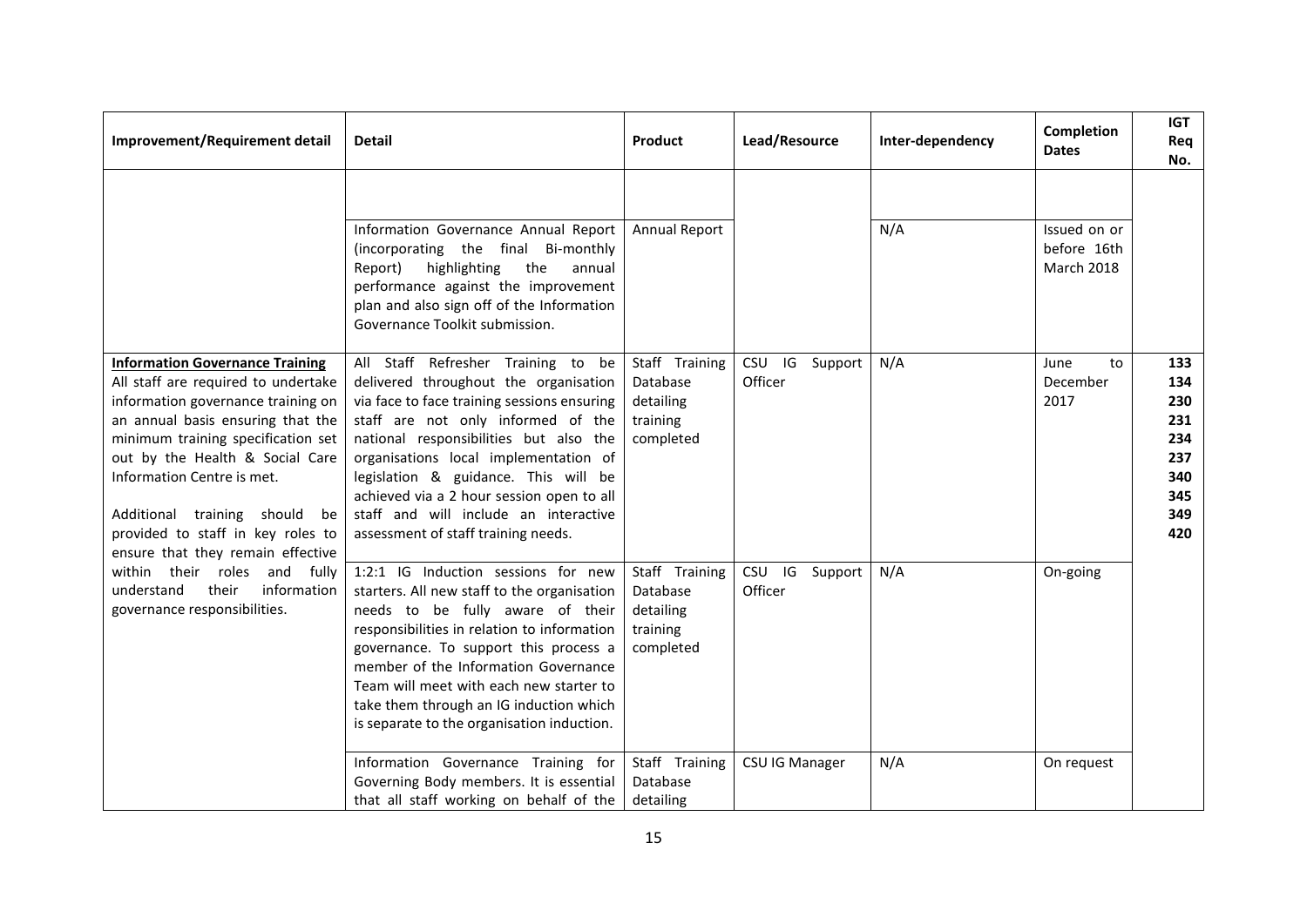| Improvement/Requirement detail               | <b>Detail</b>                                                                                                                                                                                                                                                                                                                                                                          | Product                                                          | Lead/Resource                                           | Inter-dependency | <b>Completion</b><br><b>Dates</b> | <b>IGT</b><br>Req<br>No. |
|----------------------------------------------|----------------------------------------------------------------------------------------------------------------------------------------------------------------------------------------------------------------------------------------------------------------------------------------------------------------------------------------------------------------------------------------|------------------------------------------------------------------|---------------------------------------------------------|------------------|-----------------------------------|--------------------------|
|                                              | understand<br>organisation<br>their<br>responsibilities, even if they only have<br>access to very limited information or<br>minimal access to IT facilities. This<br>session is optional should the CCG feel<br>that members would benefit from high<br>level overview training for IG.                                                                                                | training<br>completed                                            |                                                         |                  |                                   |                          |
|                                              | Information Risk training for new staff<br>nominated as Information Asset Owners<br>(IAOs) or Administrators (IAAs) or where<br>existing IAO's/IAA's require additional<br>support. Face to face sessions to be held<br>with the Information Governance<br>Support Officer which will include<br>background to information risk, roles &<br>responsibilities and system user training. | Staff Training<br>Database<br>detailing<br>training<br>completed | IG<br><b>CSU</b><br>Support<br>Officer                  | N/A              | On-going                          |                          |
|                                              | Subject Access Training for those staff<br>identified as being responsible for the<br>handling of Subject Access Requests<br>under the Data Protection Act. This will<br>be provided to staff new in the role or<br>existing<br>staff requiring<br>additional<br>support.                                                                                                              | Staff Training<br>Database<br>detailing<br>training<br>completed | CSU<br>IG Support<br>Officer                            | N/A              | On request                        |                          |
|                                              | Freedom of Information training for<br>those staff who are involved in the<br>collation of FOI responses on behalf of<br>the organisation.                                                                                                                                                                                                                                             | Staff Training<br>Database<br>detailing<br>training<br>completed | CSU IG<br>Support<br>Officer                            | N/A              | On request                        |                          |
| <b>Information</b><br>Governance<br>Handbook | Development of an IG handbook taking<br>into account the newest version of the IG<br>Toolkit, national guidance, any legislation<br>changes within the year and any lessons                                                                                                                                                                                                            | IG Handbook                                                      | CSU IG Manager/<br>IG Support Officer<br>CCG IG Lead to | N/A              | 28th<br>July<br>2017              | 132<br>133<br>134<br>230 |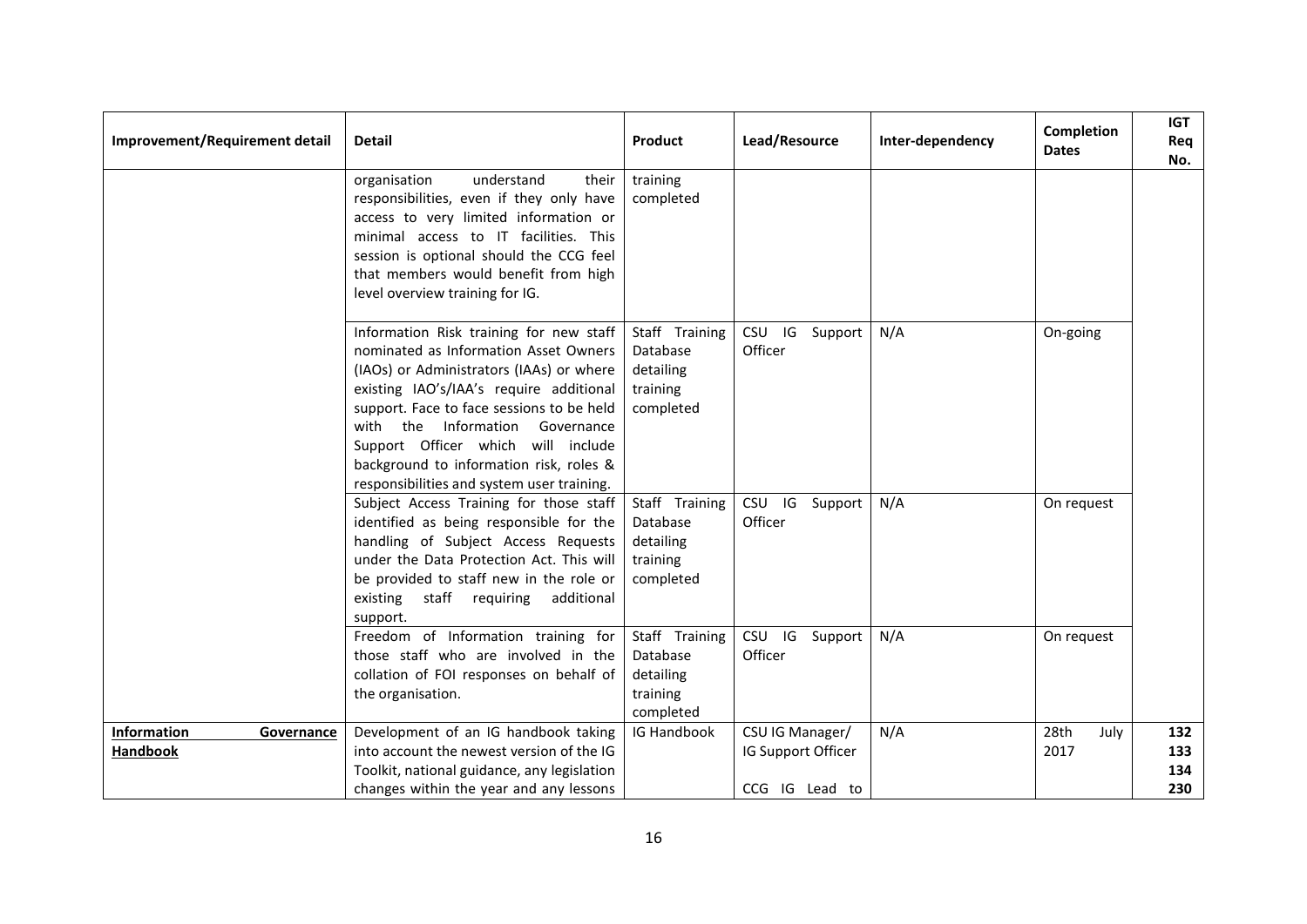| Improvement/Requirement detail                                                                                                                                                                                                | <b>Detail</b>                                                                                                                                                                                                                                                                                                                                                             | Product                                                                                                                                                              | Lead/Resource                                               | Inter-dependency  | Completion<br><b>Dates</b>                                                                                                                                               | <b>IGT</b><br>Req<br>No.                                                                |
|-------------------------------------------------------------------------------------------------------------------------------------------------------------------------------------------------------------------------------|---------------------------------------------------------------------------------------------------------------------------------------------------------------------------------------------------------------------------------------------------------------------------------------------------------------------------------------------------------------------------|----------------------------------------------------------------------------------------------------------------------------------------------------------------------|-------------------------------------------------------------|-------------------|--------------------------------------------------------------------------------------------------------------------------------------------------------------------------|-----------------------------------------------------------------------------------------|
|                                                                                                                                                                                                                               | learnt as a result of incidents within the<br>year or areas of improvement identified<br>via staff training, staff compliance checks<br>and spot check audits.                                                                                                                                                                                                            |                                                                                                                                                                      | with<br>support<br>personalisation of<br><b>IG Handbook</b> |                   |                                                                                                                                                                          | 231<br>232<br>234<br>235<br>237<br>340<br>341<br>343<br>348<br>349<br>350<br>351<br>420 |
| Information Governance & Data<br>Protection Clauses within Staff<br><b>Contracts</b><br>All staff working for or on behalf of<br>the organisation are required to                                                             | Statement from most senior Human<br>Resources Officer to confirm that all<br>of<br>contracts<br>employment<br>include<br>adequate<br>Information<br>Governance<br>clauses.                                                                                                                                                                                                | HR assurance<br>statement                                                                                                                                            | CSU IG<br>Support<br>Officer                                | N/A               | 30th<br>September<br>2017                                                                                                                                                | 132<br>133                                                                              |
| sign up to relevant clauses in<br>information<br>relation<br>to<br>Clauses must be<br>governance.<br>reviewed against the requirements<br>within the toolkit to ensure that<br>they remain up to date and fit for<br>purpose. | Evidence that temporary staff and third<br>party staff working on behalf of the<br>organisation have signed the third party<br>and temporary contractor agreement to<br>ensure that they are aware that they are<br>required to abide by the organisations<br>information governance policies and<br>procedures whilst undertaking work on<br>behalf of the organisation. | List<br>of<br>temporary<br>staff and third<br>staff<br>party<br>working<br>on<br>behalf of the<br>organisation<br>and the date<br>signed<br>they<br>the<br>agreement | CSU IG<br>Support<br>Officer                                | N/A               | <b>Bi-Monthly</b><br>check<br>to<br>all<br>ensure<br>temporary<br>third<br>and<br>staff<br>party<br>been<br>have<br>identified<br>and<br>have<br>signed the<br>agreement |                                                                                         |
| <b>Contracts &amp; Agreements Register</b><br>identifying third parties with<br>access to the organisations data<br>It is important that where a data                                                                         | Through the completion of data flow<br>mapping, it will be identified where the<br>organisation shares data with third<br>The<br>and/or<br>parties.<br>contracts                                                                                                                                                                                                          | &<br>Contracts<br>Agreements<br>Register                                                                                                                             | CSU<br>IG<br>Support<br>Officer                             | Data Flow Mapping | <b>Bi-Monthly</b><br>check<br>to<br>all<br>ensure<br>contracts                                                                                                           | 132<br>344<br>350                                                                       |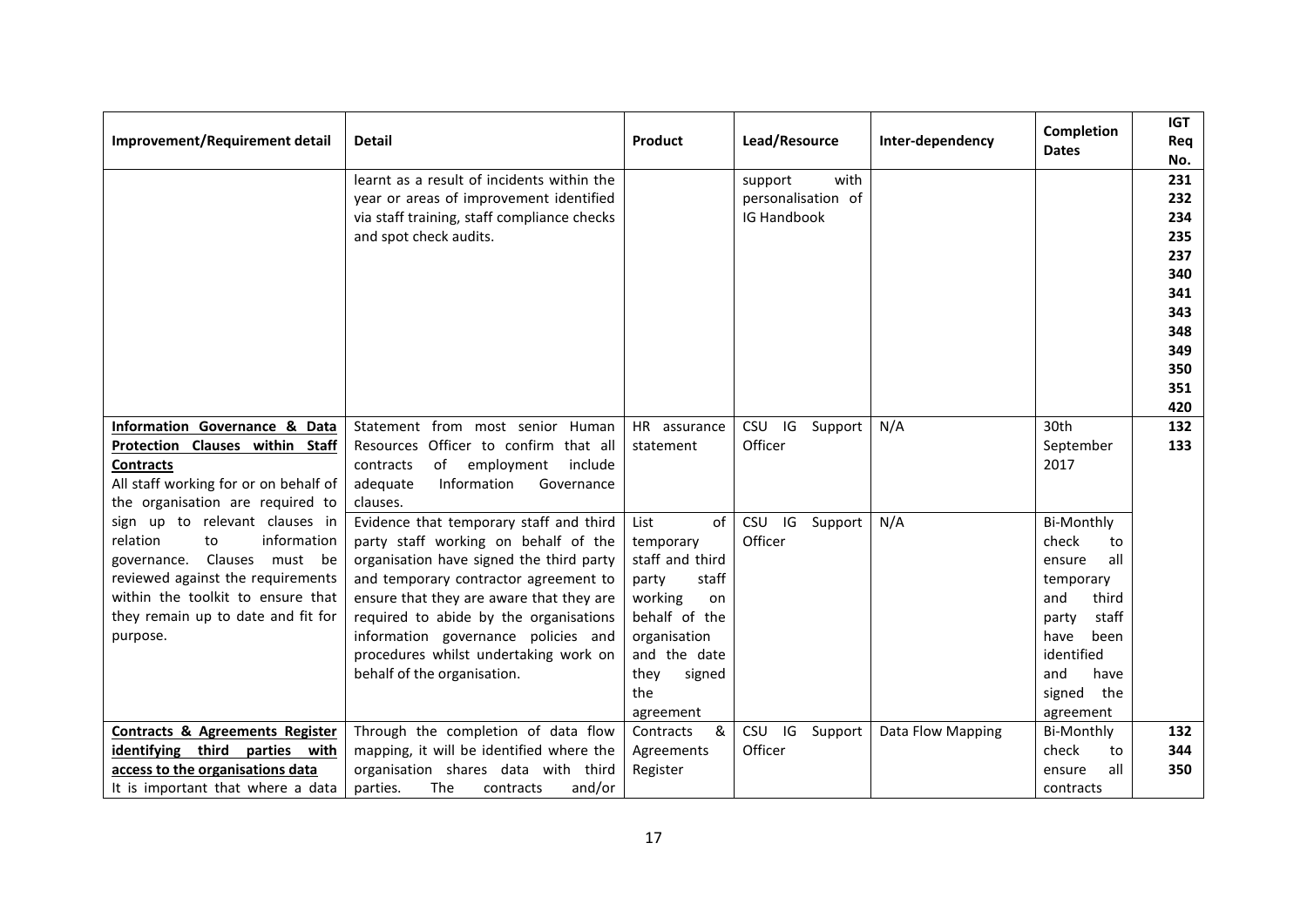| Improvement/Requirement detail                                                                                                                                                                                                 | <b>Detail</b>                                                                                                                                                                                                                                                                                                                                                                                                                                                                                                                                                                                | Product                               | Lead/Resource                       | Inter-dependency | <b>Completion</b><br><b>Dates</b>                               | <b>IGT</b><br>Req<br>No. |
|--------------------------------------------------------------------------------------------------------------------------------------------------------------------------------------------------------------------------------|----------------------------------------------------------------------------------------------------------------------------------------------------------------------------------------------------------------------------------------------------------------------------------------------------------------------------------------------------------------------------------------------------------------------------------------------------------------------------------------------------------------------------------------------------------------------------------------------|---------------------------------------|-------------------------------------|------------------|-----------------------------------------------------------------|--------------------------|
| controller<br>appoints<br>a<br>data<br>processor on their behalf that<br>there are appropriate clauses in<br>place to ensure that the data is<br>only used in line with the<br>stipulations set out by the data<br>controller. | agreements governing the data sharing<br>will be reviewed to ensure that they<br>contain adequate IG clauses and action<br>plans put in place where amendments<br>are required.<br>Further contracts will be held which<br>provide<br>potential<br>access<br>to<br>organisational information assets which<br>are not directly related to a data flow,<br>e.g. photocopier suppliers or Internal<br>Audit. These contracts will be identified<br>and reviewed to determine whether they<br>contain appropriate IG clauses and<br>action plans put in place where<br>amendments are required. |                                       | IG Support<br><b>CSU</b><br>Officer |                  | and<br>agreements<br>have been<br>identified<br>and<br>reviewed |                          |
| <b>Information</b><br>Governance<br><b>Compliance Checks</b><br>It is essential that the organisation                                                                                                                          | Working hour's compliance checks which<br>will also include an assessment of staff<br>understanding of the organisations                                                                                                                                                                                                                                                                                                                                                                                                                                                                     | Feedback<br>to<br>SIRO and IG<br>Lead | CSU IG Support<br>Officer           | N/A              | May 2017<br><b>July 2017</b>                                    | 133<br>134<br>231        |
| regularly<br>checks<br>their<br>own                                                                                                                                                                                            | policies and procedures including mobile                                                                                                                                                                                                                                                                                                                                                                                                                                                                                                                                                     |                                       |                                     |                  |                                                                 | 234                      |
| compliance against the policies and<br>procedures approved for use. It is<br>also essential that staff understand                                                                                                              | working.                                                                                                                                                                                                                                                                                                                                                                                                                                                                                                                                                                                     | Summary<br>included in Bi-<br>Monthly |                                     |                  | September<br>2017                                               | 237<br>349               |
| how to implement the policies and<br>procedures in practice.                                                                                                                                                                   |                                                                                                                                                                                                                                                                                                                                                                                                                                                                                                                                                                                              | Report                                |                                     |                  | November<br>2017                                                |                          |
|                                                                                                                                                                                                                                |                                                                                                                                                                                                                                                                                                                                                                                                                                                                                                                                                                                              |                                       |                                     |                  | January<br>2018                                                 |                          |
|                                                                                                                                                                                                                                |                                                                                                                                                                                                                                                                                                                                                                                                                                                                                                                                                                                              |                                       |                                     |                  | <b>March 2018</b>                                               |                          |
|                                                                                                                                                                                                                                | Out of hour's compliance check to<br>ensure that staff follow the organisations                                                                                                                                                                                                                                                                                                                                                                                                                                                                                                              | Feedback<br>to<br>SIRO and<br>IG      | CSU IG Support<br>Officer           | N/A              | April 2017                                                      |                          |
|                                                                                                                                                                                                                                | policies and procedures in relation to                                                                                                                                                                                                                                                                                                                                                                                                                                                                                                                                                       | Lead                                  |                                     |                  | <b>June 2017</b>                                                |                          |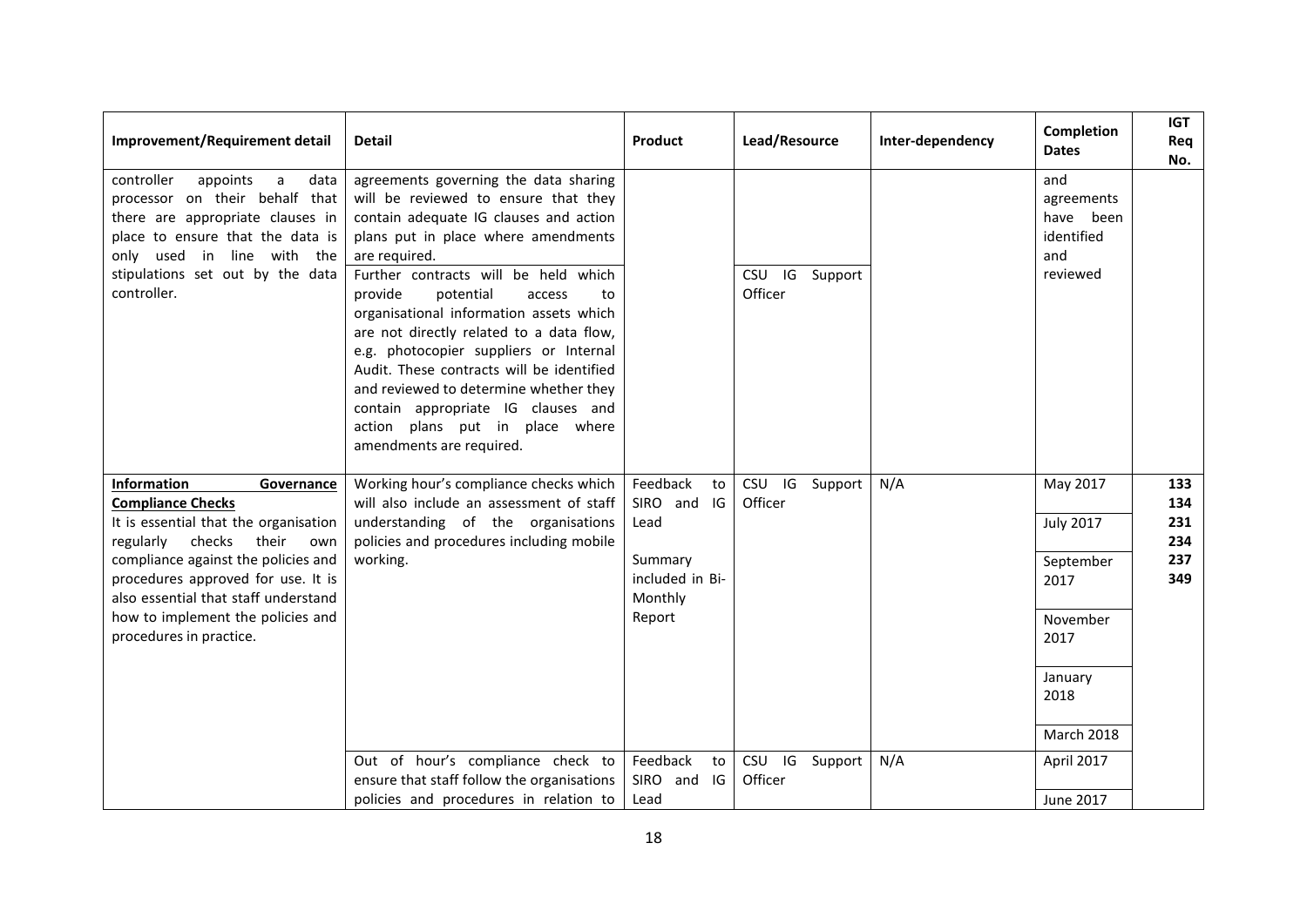| Improvement/Requirement detail                                                                                                                                                                                                                               | <b>Detail</b>                                                                                                                                                                                                                         | Product                                             | Lead/Resource                                                                              | Inter-dependency        | <b>Completion</b><br><b>Dates</b> | <b>IGT</b><br>Req<br>No. |
|--------------------------------------------------------------------------------------------------------------------------------------------------------------------------------------------------------------------------------------------------------------|---------------------------------------------------------------------------------------------------------------------------------------------------------------------------------------------------------------------------------------|-----------------------------------------------------|--------------------------------------------------------------------------------------------|-------------------------|-----------------------------------|--------------------------|
|                                                                                                                                                                                                                                                              | clear screen & clear desk, the securing of<br>confidential data and the overall security<br>of the office areas.                                                                                                                      | Summary<br>included in Bi-                          |                                                                                            |                         | August 2017                       |                          |
|                                                                                                                                                                                                                                                              |                                                                                                                                                                                                                                       | Monthly<br>Report                                   |                                                                                            |                         | October<br>2017                   |                          |
|                                                                                                                                                                                                                                                              |                                                                                                                                                                                                                                       |                                                     |                                                                                            |                         | December<br>2017                  |                          |
|                                                                                                                                                                                                                                                              |                                                                                                                                                                                                                                       |                                                     |                                                                                            |                         | February<br>2018                  |                          |
| the<br>Internal<br><b>Audit</b><br>Support<br>for<br>Information<br>programme<br>Governance<br>NHS organisations are mandated to<br>have an annual independent audit<br>of their Information Governance<br>Toolkit Compliance.                               | To work with the CCG to agree the<br>internal audit scope and ensure that the<br>evidence required, at the point of audit<br>is available or a supporting plan is in<br>place to achieve compliance where<br>evidence is unavailable. | <b>TOR</b><br>Agreed<br>planned<br>for<br>IGT audit | CSU IG Manager/<br>IG Support Officer                                                      | N/A                     | Quarter<br>4<br>2017/18           | N/A                      |
|                                                                                                                                                                                                                                                              | To provide a response to the internal<br>audit findings and where required<br>implement the audit recommendations<br>or put a plan in place to incorporate the<br>findings into the wider work programme<br>for the following year.   | Audit<br>response                                   | CSU IG Manager/<br>IG Support Officer                                                      | N/A                     | Quarter<br>4<br>2017/18           |                          |
| <b>Service Review Meetings</b><br>It is important for the CCG IG lead,<br>Senior Information Risk Owner and<br>the Caldicott Guardian to be kept<br>informed on the progress of the IG<br>improvement plan and have an<br>opportunity to identify any issues | Initial Service Review meeting to look at<br>how the team performed in the previous<br>12 months, lessons learnt, areas for<br>improvement and the structural changes<br>following the CSU management of<br>change.                   | N/A                                                 | CSU IG Manager/<br>IG Support Officer<br>CCG IG Lead, SIRO<br>Caldicott<br>and<br>Guardian | <b>CCG Availability</b> | June $-$ July<br>2017             | N/A                      |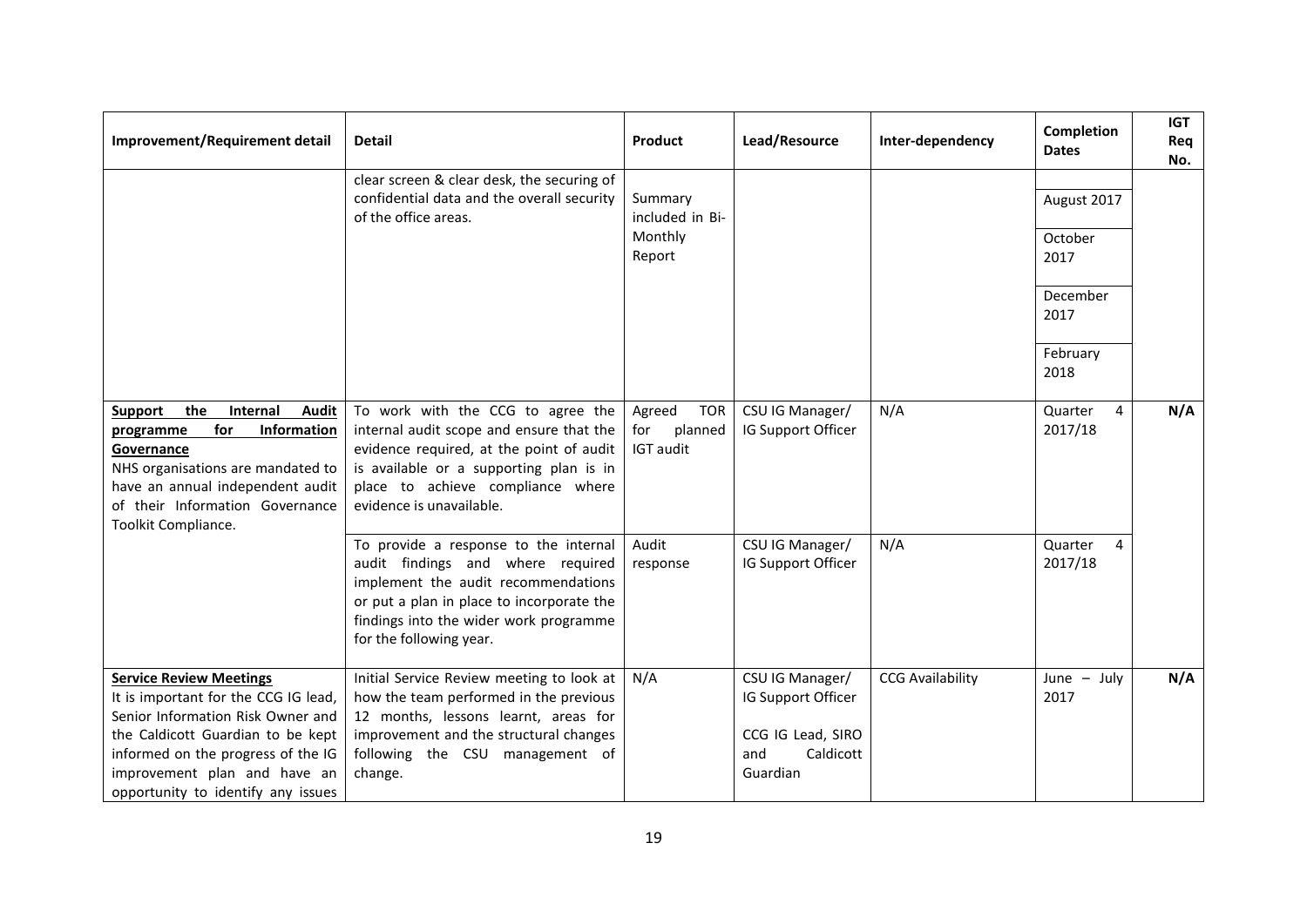| Improvement/Requirement detail                                                                                                                                                               | <b>Detail</b>                                                                                                                                                                                                                                                           | Product                                                                                     | Lead/Resource                                                                              | Inter-dependency                                                     | Completion<br><b>Dates</b>                                                                          | <b>IGT</b><br>Req<br>No. |
|----------------------------------------------------------------------------------------------------------------------------------------------------------------------------------------------|-------------------------------------------------------------------------------------------------------------------------------------------------------------------------------------------------------------------------------------------------------------------------|---------------------------------------------------------------------------------------------|--------------------------------------------------------------------------------------------|----------------------------------------------------------------------|-----------------------------------------------------------------------------------------------------|--------------------------|
| with the IG management team.                                                                                                                                                                 | 6 month service review meeting to<br>review<br>against<br>the<br>progress<br>improvement plan and ensure that he<br>service delivery remains on track.                                                                                                                  | N/A                                                                                         | CSU IG Manager/<br>IG Support Officer<br>CCG IG Lead, SIRO<br>Caldicott<br>and<br>Guardian | <b>CCG Availability</b>                                              | October<br>December<br>2017                                                                         |                          |
| Data Transferred outside of the UK<br>Identifying<br>personal<br>data<br>transferred outside of the UK and<br>whether there are appropriate<br>agreements in place.                          | Completion of data flow mapping will<br>highlight whether any data is transferred<br>outside of the UK and therefore where<br>further agreements and checks need to<br>be put in place to ensure the legality and<br>security of the data flows.                        | U Assure data<br>flow mapping<br>report                                                     | CSU IG<br>Support<br>Officer                                                               | Data Flow Mapping                                                    | On-going                                                                                            | 236<br>350               |
| <b>Confidentiality Audits</b><br>It is essential that the organisation<br>routinely monitors access<br>to<br>confidential information.                                                       | Audits of access to the following will be<br>monitored:<br><b>Smart Card Access</b><br><b>Systems Access</b><br><b>Shared Drive Access to Electronic Assets</b>                                                                                                         | Feedback<br>to<br>SIRO and<br>IG<br>Lead<br>Summary<br>included in Bi-<br>Monthly<br>Report | <b>CSU</b><br>IG<br>Support<br>Officer                                                     | Information<br>Asset<br>Register<br>Systems and Software<br>Register | 30th<br>June<br>2017<br>30th<br>September<br>2017<br>31st<br>December<br>2017<br>31st March<br>2018 | 235<br>343<br>344<br>348 |
| <b>Caldicott</b><br>To support the Caldicott Guardian<br>in the implementation of the<br>Caldicott Framework and to focus<br>on the implementation of the<br>recommendations of Caldicott 2. | Review documented internal procedure<br>for the identification/reporting of<br>Caldicott issues to ensure it is accurate<br>and up to date.<br>Provide support in the form of a 1:2:1<br>update to the Caldicott Guardian<br>regarding their role and responsibilities. | Caldicott<br>procedure<br>Caldicott Log                                                     | CSU IG<br>Support<br>Officer<br>Caldicott<br><b>CCG</b><br>Guardian                        | N/A<br>N/A                                                           | August 2017<br>August 2017                                                                          | 230<br>231<br>234        |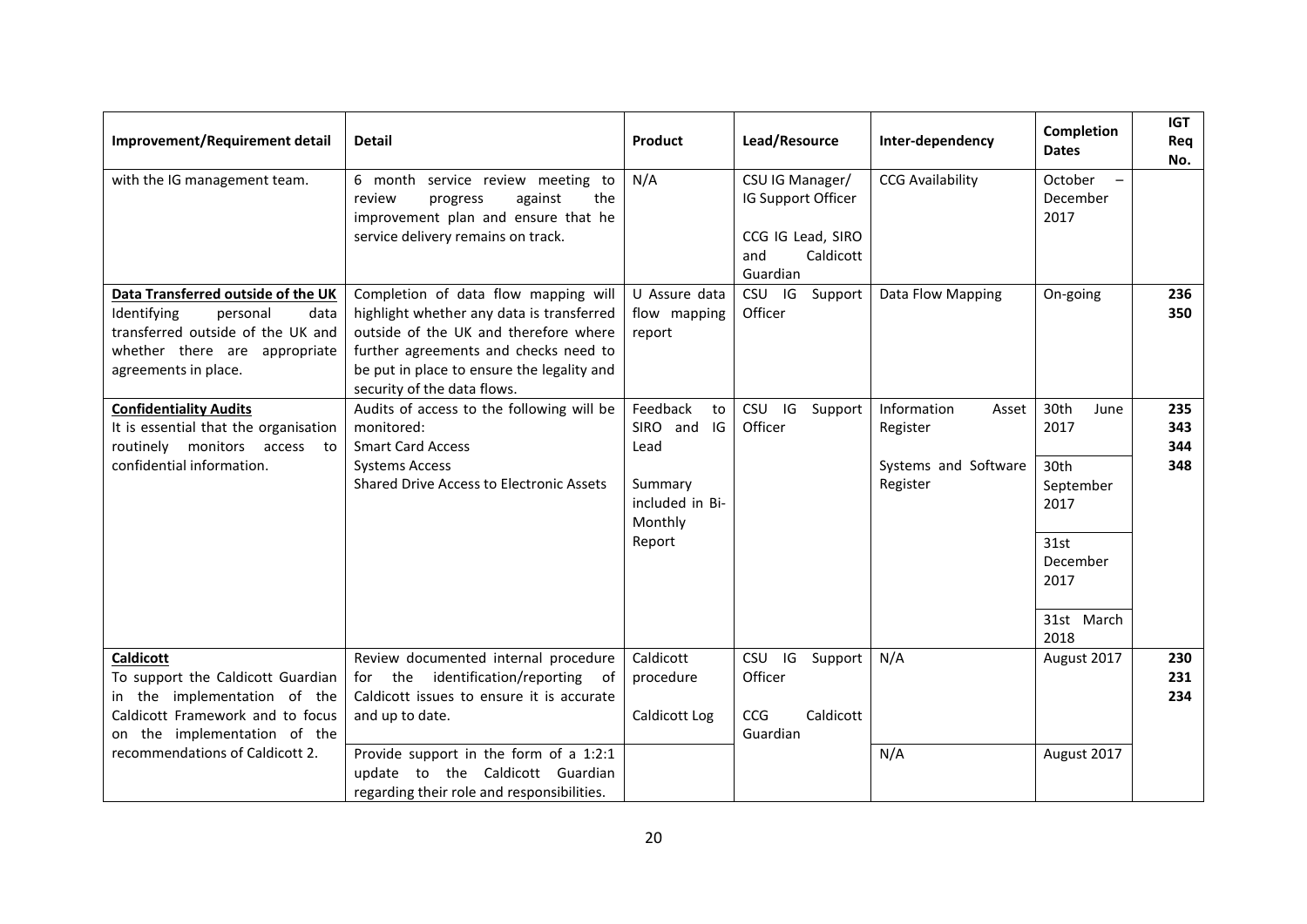| Improvement/Requirement detail                                                                                                                                                                                                                                                                          | <b>Detail</b>                                                                                                                                                                                                                                                                                                      | Product                                                                                                 | Lead/Resource                                                                         | Inter-dependency | <b>Completion</b><br><b>Dates</b> | <b>IGT</b><br>Req<br>No.        |
|---------------------------------------------------------------------------------------------------------------------------------------------------------------------------------------------------------------------------------------------------------------------------------------------------------|--------------------------------------------------------------------------------------------------------------------------------------------------------------------------------------------------------------------------------------------------------------------------------------------------------------------|---------------------------------------------------------------------------------------------------------|---------------------------------------------------------------------------------------|------------------|-----------------------------------|---------------------------------|
|                                                                                                                                                                                                                                                                                                         |                                                                                                                                                                                                                                                                                                                    |                                                                                                         |                                                                                       |                  |                                   |                                 |
| <b>Privacy Impact Assessments</b><br>Privacy Impact Assessments have<br>been mandatory within the NHS<br>2008;<br>however<br>since<br>the<br>completion of them is still quite ad<br>hoc. There is a clear need to raise<br>the awareness of Privacy Impact<br>Assessments and<br>embed the<br>process. | Work with teams in the organisation that<br>responsibility<br>for<br>have<br>the<br>commissioning, implementation<br>and<br>project management of new process and<br>services to ensure that they understand<br>the need to complete and the approval<br>process, including providing training<br>where requested. | Completed<br>PIA checklists<br>and<br>questionnaires<br>Summary<br>included in Bi-<br>Monthly<br>Report | IG<br><b>CSU</b><br>Support<br>Officer<br>CCG Project/<br>Commissioning<br>teams/IAOs | N/A              | On-going                          | 237                             |
| <b>Information</b><br>Sharing/Data<br><b>Processing Agreements</b><br>It is important to ensure that<br>where the organisation will be<br>party to the sharing of personal<br>data that appropriate agreements<br>are in place.                                                                         | Ensure review process is in place to<br>ensure that agreements are only signed<br>off once they have been reviewed by the<br>IG team against the Information Sharing<br>Checklist and recommendations made<br>and implemented where required.                                                                      | Contracts<br>&<br>Agreements<br>Register<br>Caldicott Log                                               | IG<br><b>CSU</b><br>Support<br>Officer<br>CCG Project/<br>Commissioning<br>teams/IAOs | N/A              | On-going                          | 132<br>230<br>231<br>232        |
| <b>Information Asset Registers</b><br>All NHS organisations are required<br>to record all information assets<br>that it holds, in whatever format<br>and record the access controls<br>associated with them.                                                                                            | Review of the current information asset<br>register and also the addition of further<br>information to build on the previous<br>years' work.                                                                                                                                                                       | U<br>Assure<br>Reports<br>Summary<br>included in Bi-<br>Monthly<br>Report                               | <b>CSU</b><br>IG<br>Support<br>Officer<br>CCG IAOs and IAAs                           | N/A              | On-going                          | 341<br>344<br>345<br>346<br>351 |
|                                                                                                                                                                                                                                                                                                         | Identification of business critical assets<br>which need to be afforded additional<br>protection and ensure their inclusion in<br><b>Business</b><br>Continuity<br>Plans<br>and<br>organisational<br>risk<br>registers<br>as<br>appropriate.                                                                       | $\cup$<br>Assure<br>Reports<br>Summary<br>included in Bi-<br>Monthly<br>Report                          | IG<br><b>CSU</b><br>Support<br>Officer<br><b>CCG IAOs</b>                             | N/A              | On-going                          |                                 |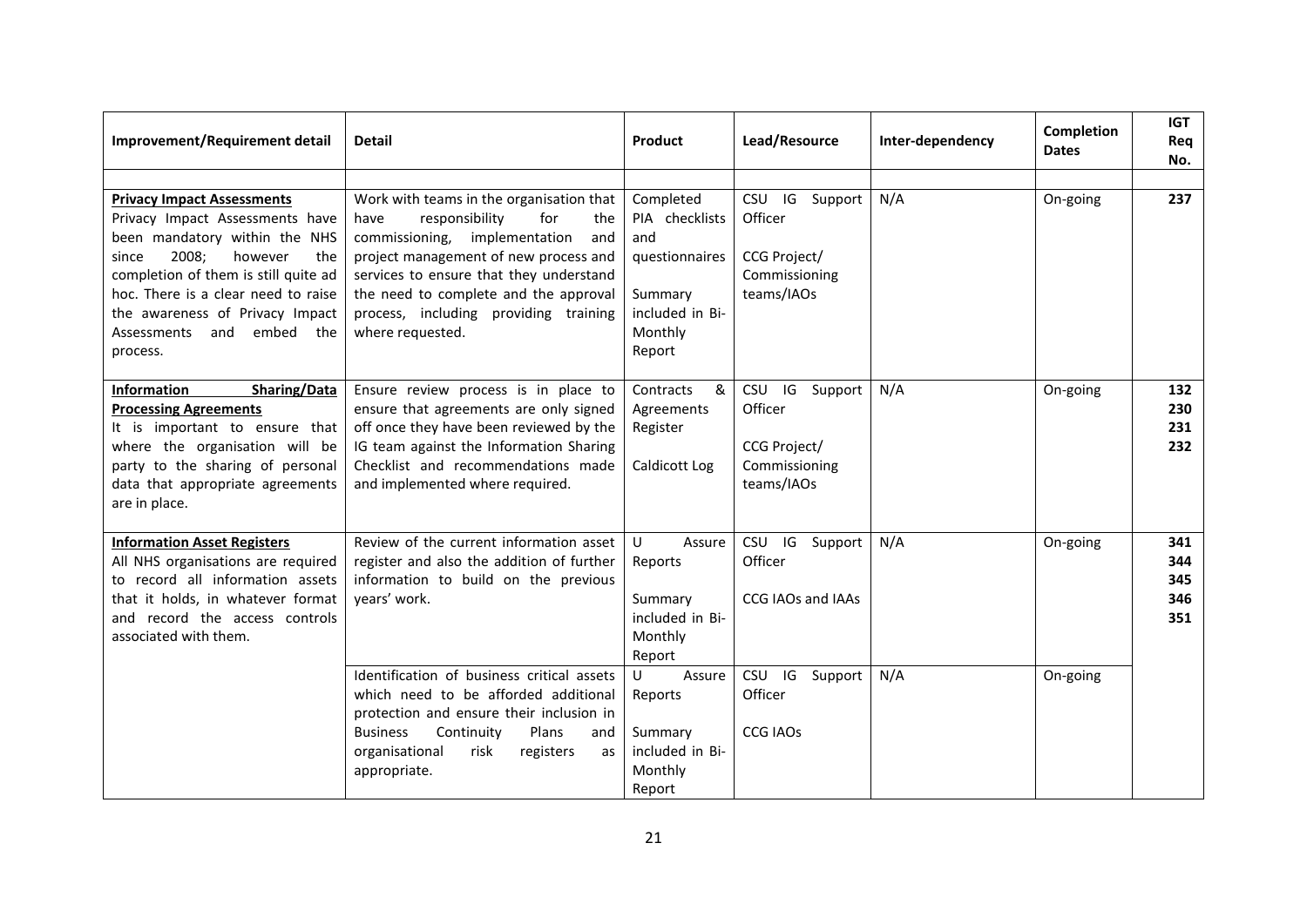| Improvement/Requirement detail                                                                                                                                                                                                                 | <b>Detail</b>                                                                                                                                                                                                                                        | Product                                                                                                              | Lead/Resource                                               | Inter-dependency                 | Completion<br><b>Dates</b>                                            | <b>IGT</b><br>Req<br>No.               |
|------------------------------------------------------------------------------------------------------------------------------------------------------------------------------------------------------------------------------------------------|------------------------------------------------------------------------------------------------------------------------------------------------------------------------------------------------------------------------------------------------------|----------------------------------------------------------------------------------------------------------------------|-------------------------------------------------------------|----------------------------------|-----------------------------------------------------------------------|----------------------------------------|
|                                                                                                                                                                                                                                                | Information assets with a risk score of 12<br>and above need to be considered by the<br>IAO and SIRO with consideration given as<br>to whether these will be accepted risks<br>or whether there are steps that can be<br>taken to mitigate the risk. | Action plans<br>Summary<br>included in Bi-<br>Monthly<br>Report                                                      | CSU IG Support<br>Officer<br>CCG IAOs and SIRO              | N/A                              | On-going                                                              |                                        |
| <b>Data Flow Mapping</b><br>NHS organisations are mandated to<br>record personal and commercially<br>sensitive data which flows either<br>internally within the organisation<br>or external to the organisation.                               | Review of the recorded data flows and<br>additional flows recorded once new<br>assets have been added. These will<br>include details of the controls in place<br>when the assets are in transit.                                                     | U<br>Assure<br>Reports<br>Summary<br>included in Bi-<br>Monthly<br>Report                                            | IG<br><b>CSU</b><br>Support<br>Officer<br>CCG IAOs and IAAs | Information<br>Asset<br>Register | On-going                                                              | 350                                    |
| <b>Systems and Software Register</b><br>Identification of information held<br>within systems or software and the<br>access controls associated.                                                                                                | Identification and risk assessment of<br>systems and software used by the<br>organisation to hold information assets<br>to allow comprehensive system level<br>security policies to be produced.                                                     | U<br>Assure<br>Reports<br>system<br>level<br>security<br>policies<br>Summary<br>included in Bi-<br>Monthly<br>Report | CSU IG<br>Support<br>Officer<br>CCG IAOs and IAAs           | Information<br>Asset<br>Register | On-going                                                              | 235<br>341<br>344<br>346<br>347<br>351 |
| <b>Information Security Audits</b><br>Recording the controls in place to<br>ensure that assets remain safe and<br>secure is not sufficient. The<br>organisation needs to ensure that<br>the controls afforded are being<br>used and effective. | Information security audits will 'test' that<br>the information recorded within the<br>asset register is accurate and effective<br>and that the organisation procedures are<br>being appropriately followed.                                         | Feedback<br>to<br>SIRO and<br>IG<br>Lead<br>Summary<br>included in Bi-<br>Monthly<br>Report                          | CSU IG<br>Support<br>Officer                                | Information<br>Asset<br>Register | 30th<br>June<br>2017<br>30th<br>September<br>2017<br>31st<br>December | 341<br>350<br>351                      |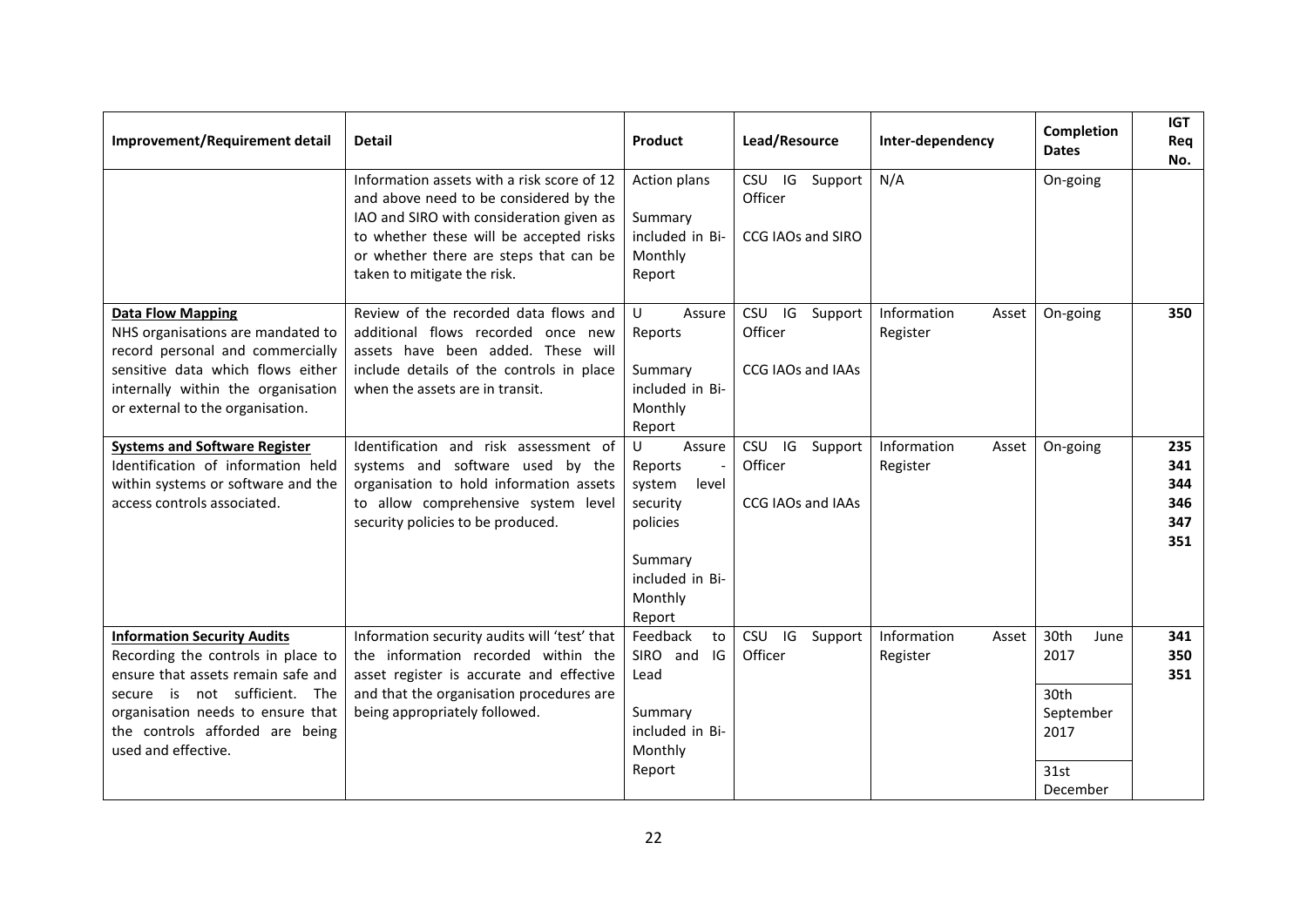| Improvement/Requirement detail                                                                                                                                                                                                                                          | <b>Detail</b>                                                                                                                                                                                                                                                                                              | Product                                                                                                                                                           | Lead/Resource                          | Inter-dependency | Completion<br><b>Dates</b>                                                                 | <b>IGT</b><br>Req<br>No. |
|-------------------------------------------------------------------------------------------------------------------------------------------------------------------------------------------------------------------------------------------------------------------------|------------------------------------------------------------------------------------------------------------------------------------------------------------------------------------------------------------------------------------------------------------------------------------------------------------|-------------------------------------------------------------------------------------------------------------------------------------------------------------------|----------------------------------------|------------------|--------------------------------------------------------------------------------------------|--------------------------|
|                                                                                                                                                                                                                                                                         |                                                                                                                                                                                                                                                                                                            |                                                                                                                                                                   |                                        |                  | 2017                                                                                       |                          |
|                                                                                                                                                                                                                                                                         |                                                                                                                                                                                                                                                                                                            |                                                                                                                                                                   |                                        |                  | 31st March<br>2018                                                                         |                          |
| <b>Incident Management</b><br>Supporting the organisation in the<br>assessment,<br>reporting<br>and<br>Information<br>of<br>investigation<br>Governance breaches.                                                                                                       | Working with the organisation to carry<br>out a severity assessment based on the<br>requirements<br>national<br>and<br>where<br>required working with the organisation<br>to ensure that level 2 incidents are<br>reported externally within 24 hours of<br>becoming aware of the incident.                | Incident<br>reports/action<br>plans<br>Summary<br>included in Bi-<br>Monthly<br>Report                                                                            | IG Support<br><b>CSU</b><br>Officer    | N/A              | On-going                                                                                   | 133<br>235<br>349        |
| <b>Mobile Working Arrangements</b><br>It is essential that some staff have<br>the ability to work away from the<br>organisations bases to allow them<br>to work effectively within their<br>roles but this needs to<br>be<br>undertaken in a secure and<br>managed way. | Ensure a record of all mobile workers is<br>maintained<br>which<br>identifies<br>the<br>equipment held, their authorisation for<br>mobile working and that they have<br>received<br>guidance<br>expected<br>on<br>behaviours.                                                                              | Mobile<br>workers<br>record<br>including<br>authorisation<br>date,<br>equipment<br>held<br>Staff Training<br>Database<br>IG<br>detailing<br>Handbook<br>signature | <b>CSU</b><br>IG<br>Support<br>Officer | N/A              | <b>Bi-Monthly</b><br>check<br>to<br>ensure<br>records are<br>accurate<br>and up to<br>date | 348                      |
| Information Quality and Records<br><b>Management</b><br>It is essential that organisation<br>manage all records appropriately<br>and that they ensure standards<br>around the creation, recording,<br>review, retention and destruction                                 | Development of an IG handbook which<br>includes records management, taking<br>into account the newest version of the IG<br>Toolkit, national guidance, any legislation<br>changes within the year and any lessons<br>learnt as a result of incidents within the<br>year or areas of improvement identified | IG Handbook                                                                                                                                                       | CSU IG Support<br>Officer              | IG Handbook      | 28th<br>July<br>2017                                                                       | 420                      |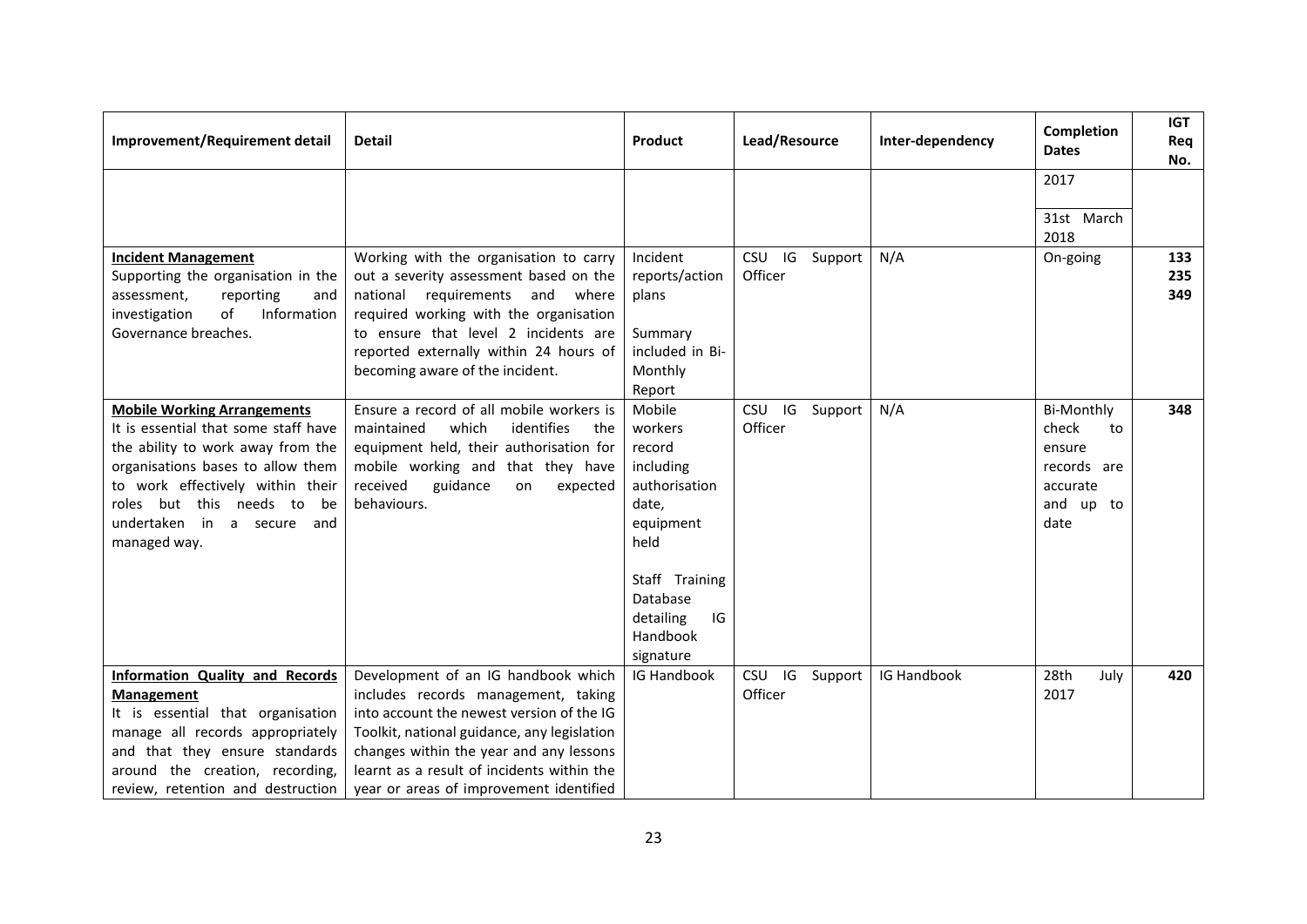| Improvement/Requirement detail                                                                                                       | <b>Detail</b>                                                                                                                                                                                                                                                                                                    | Product                                         | Lead/Resource                                                    | Inter-dependency                                                                              | <b>Completion</b><br><b>Dates</b>                                | <b>IGT</b><br>Req<br>No. |
|--------------------------------------------------------------------------------------------------------------------------------------|------------------------------------------------------------------------------------------------------------------------------------------------------------------------------------------------------------------------------------------------------------------------------------------------------------------|-------------------------------------------------|------------------------------------------------------------------|-----------------------------------------------------------------------------------------------|------------------------------------------------------------------|--------------------------|
| of those records are implemented<br>and up held.                                                                                     | via staff training, staff compliance checks<br>and spot check audits.                                                                                                                                                                                                                                            |                                                 |                                                                  |                                                                                               |                                                                  |                          |
|                                                                                                                                      | Corporate records audit to be carried out<br>to ensure that the procedures set out in<br>the IG Handbook are adhered to and to<br>identify any areas requiring more                                                                                                                                              | Feedback<br>to<br>SIRO and IG<br>Lead           |                                                                  | Information<br>Asset<br>Register                                                              | 31st August<br>2017                                              |                          |
|                                                                                                                                      | support.                                                                                                                                                                                                                                                                                                         | Summary<br>included in Bi-<br>Monthly<br>Report |                                                                  |                                                                                               | 28th<br>February<br>2018                                         |                          |
| <b>GENERAL DATA PROTECTION REGULATION (GDPR)</b>                                                                                     |                                                                                                                                                                                                                                                                                                                  |                                                 |                                                                  |                                                                                               |                                                                  |                          |
| <b>Awareness</b><br>It is essential to ensure that<br>decision makers and key people in                                              | <b>Customer Conference</b>                                                                                                                                                                                                                                                                                       | Supporting<br>Materials<br>from the Day         | IG Team                                                          | N/A                                                                                           | 25 <sup>th</sup><br>May<br>2017                                  | N/A                      |
| the organisation are aware that the<br>law is changing to the GDPR. They<br>need to appreciate the impact this<br>is likely to have. | <b>Targeted IG Training</b>                                                                                                                                                                                                                                                                                      | Training<br><b>Statistics</b>                   | IG<br>Training<br>Officer/All Staff                              | N/A                                                                                           | 20 <sup>th</sup><br>June<br>$2017 - 31^{st}$<br>December<br>2017 | N/A                      |
|                                                                                                                                      | Completion of a gap analysis/information<br>audit (team level) to identify which areas<br>are either covered, or not required,<br>based on the organisations processing<br>operations. Where areas are identified as<br>requiring further action, ensure that the<br>work programme has the actions<br>included. | Information<br>Audit Report<br>Outcome          | Information<br>Risk<br>Officer/IAAs<br>and<br><b>IAOs</b>        | Customer<br>Conference/Awareness<br>staff<br>of<br>$\mathsf{in}$<br>key<br>roles/CCG resource | 28th<br>July<br>2017                                             | N/A                      |
|                                                                                                                                      | Where areas of the organisation are<br>identified as high risk in relation to<br>current and ongoing compliance, entries                                                                                                                                                                                         | Risk<br>Assessments<br>to<br>be                 | Information<br><b>Risk</b><br>Officer<br>and<br>Governance Leads | Audit<br>Information<br><b>Outcome Report</b>                                                 | 11th August<br>2017                                              | N/A                      |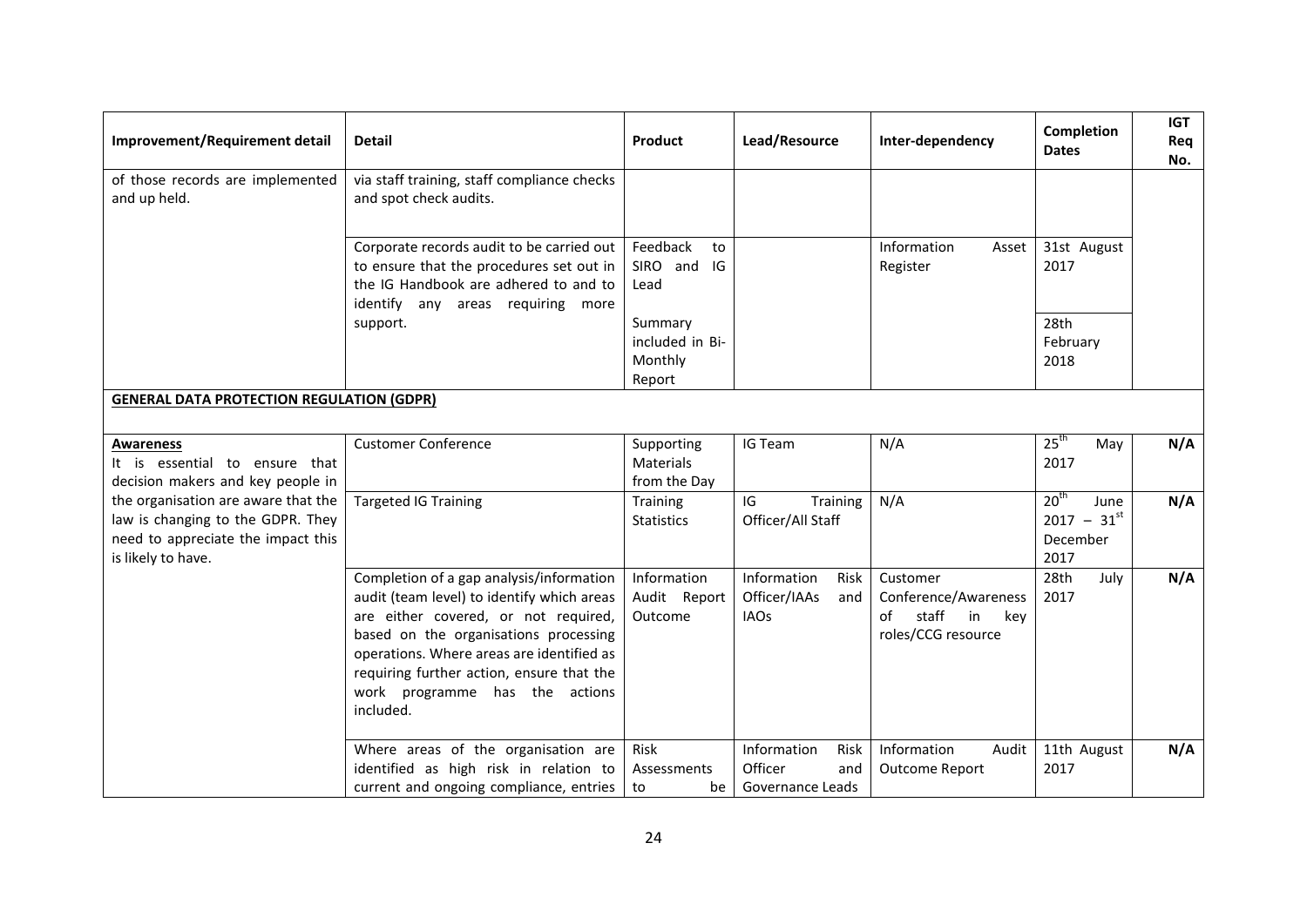| Improvement/Requirement detail                                                                                                                                                                     | <b>Detail</b>                                                                                                                                                                                                                                                                                                                                                           | Product                                                                      | Lead/Resource                              | Inter-dependency                       | Completion<br><b>Dates</b> | <b>IGT</b><br>Req<br>No. |
|----------------------------------------------------------------------------------------------------------------------------------------------------------------------------------------------------|-------------------------------------------------------------------------------------------------------------------------------------------------------------------------------------------------------------------------------------------------------------------------------------------------------------------------------------------------------------------------|------------------------------------------------------------------------------|--------------------------------------------|----------------------------------------|----------------------------|--------------------------|
|                                                                                                                                                                                                    | should be added to the organisations risk<br>register.                                                                                                                                                                                                                                                                                                                  | completed for<br>high<br>risk<br>teams.                                      |                                            |                                        |                            |                          |
| Understand what information the<br>organisation holds<br>should<br>document what<br>You<br>personal data the organisation<br>holds, where it came from and who<br>the organisation shares it with. | The organisation needs to identify and<br>document all data (as defined by the act<br>as personal) sets for which they are<br>responsible (including those processed<br>by third parties), identify where it came<br>from and who you share it with.                                                                                                                    | Information<br>Asset Register<br>via U Assure                                | IAAs and IAOs                              | Information<br>Audit<br>Outcome Report | 24th<br>November<br>2017   | N/A                      |
| Communicating<br>Privacy<br><b>Information</b><br>Review current privacy notices and<br>put in plan in place for making any<br>necessary changes in time for<br>GDPR implementation.               | Following the identification of all data<br>sets, fair processing notices will need to<br>be reviewed and changes made in line<br>with GDPR.<br>GDPR requires additional information to<br>be included within the FPN including<br>legal basis for processing the data, data<br>retention periods and process for<br>handling complaints.                               | Fair<br>processing<br>Notice<br>entitled 'How<br>we use your<br>information' | IG<br>Compliance<br>Officer                | Information<br>Asset<br>Register       | 31st January<br>2018       | N/A                      |
|                                                                                                                                                                                                    | The ICO also required that the notice<br>should be provided in a concise, easy to<br>understand and clear language. This will<br>be in a challenge based on the level of<br>information that needs to be provided.<br>This will therefore be achieved through<br>the use of a layered fair processing<br>notice on the CCGs website, allowing<br>high level information | Fair<br>processing<br>Notice<br>entitled 'How<br>we use your<br>information' | IG<br>Compliance<br>Officer/Web<br>Support | Information<br>Asset<br>Register       | 31st January<br>2018       | N/A                      |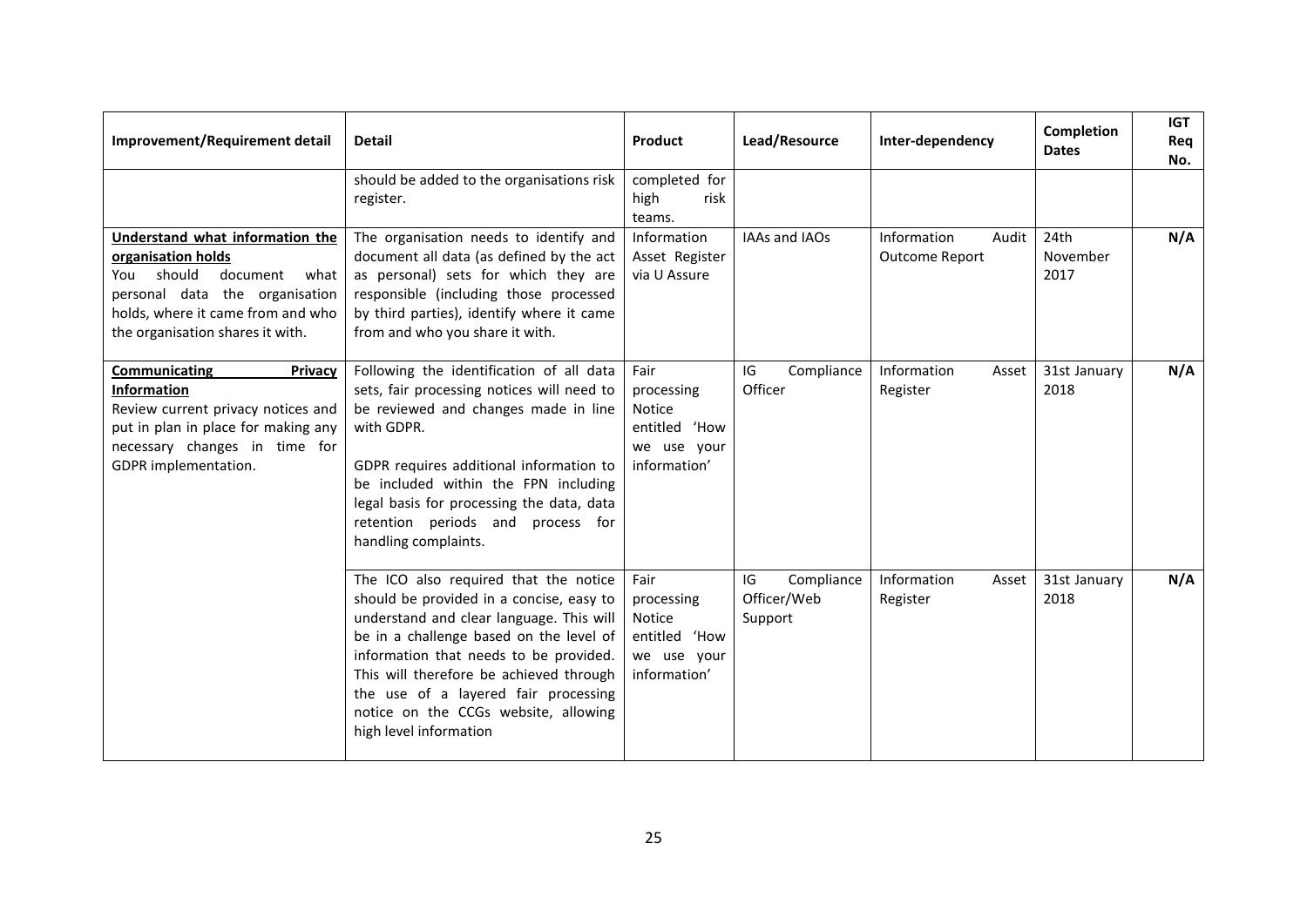| Improvement/Requirement detail                                                                                                                                                                                                 | <b>Detail</b>                                                                                                                                                                                                                                                                                                                                                                                                                                                                     | Product                                                                                                                                                            | Lead/Resource                                                                       | Inter-dependency                              | Completion<br><b>Dates</b> | <b>IGT</b><br>Req<br>No. |
|--------------------------------------------------------------------------------------------------------------------------------------------------------------------------------------------------------------------------------|-----------------------------------------------------------------------------------------------------------------------------------------------------------------------------------------------------------------------------------------------------------------------------------------------------------------------------------------------------------------------------------------------------------------------------------------------------------------------------------|--------------------------------------------------------------------------------------------------------------------------------------------------------------------|-------------------------------------------------------------------------------------|-----------------------------------------------|----------------------------|--------------------------|
|                                                                                                                                                                                                                                | Review current fair processing notice for<br>staff data. The fair processing notice<br>needs to identify what staff data is<br>collected and the purposes of the<br>processing.                                                                                                                                                                                                                                                                                                   | Staff<br>Fair<br>Processing<br>Notice                                                                                                                              | CSU<br>IG<br>Compliance<br>Officer                                                  | Data Flow Mapping                             | 31st January<br>2018       | N/A                      |
| <b>Individuals Rights</b><br>Ensure organisational procedures<br>cover all the rights individuals have,<br>including how you would delete<br>personal data or provide data<br>electronically and in a commonly<br>used format. | Service<br>where<br>areas<br>personal<br>information is processed need to have<br>procedures in place to ensure they cover<br>all the rights individuals have, including<br>how you would delete personal data or<br>provide data electronically and in a<br>commonly used format.<br>Standard operating procedures will need<br>to be developed within those teams<br>data<br>processing<br>to<br>ensure<br>that<br>individual's rights can be met - should<br>requests be made. | Standard<br>Operating<br>procedure for<br>teams<br>that<br>process<br>personal data,<br>tailored to the<br>requirements<br>of<br>the<br>processing<br>requirement. | Information Asset<br>Owners for teams<br>processing PCD/IG<br>Compliance<br>Officer | Information<br>Asset<br>Register              | 31st January<br>2018       | N/A                      |
| <b>Subject Access Requests</b><br>Update procedures and plan how<br>organisation will handle<br>the<br>requests within the new timescales<br>provide<br>additional<br>and<br>any<br>information.                               | The CCGs processes need to reflect the<br>changes in the legislation in relation to<br>subject access requests. If the request is<br>processed by a third party then the CCG<br>will need assurance that they have<br>procedures in place to change how we<br>process to meet the requirements.                                                                                                                                                                                   | Section in the<br>handbook<br>directing staff<br>to the CSU for<br>processing.                                                                                     | IG<br>Compliance<br>Officer                                                         | Information<br>Audit<br><b>Outcome Report</b> | 30th<br>September<br>2017  | N/A                      |
| Legal basis for processing personal<br>data<br>The organisation should identify<br>the data sets which they process<br>and record the legal basis for<br>carrying it out and document it.                                      | Individual's rights are strongly linked to<br>an organisations basis for processing<br>their personal data. For example,<br>individuals will generally have a stronger<br>right to have their data deleted where<br>consent is the basis for processing.                                                                                                                                                                                                                          | Information<br>Asset Register<br>via U Assure<br>and<br>Fair<br>Processing<br>Notice                                                                               | Information<br>Risk<br>Officer/IAOs<br>and<br><b>IAAs</b>                           | Information<br>Audit<br><b>Outcome Report</b> | 24th<br>November<br>2017   | N/A                      |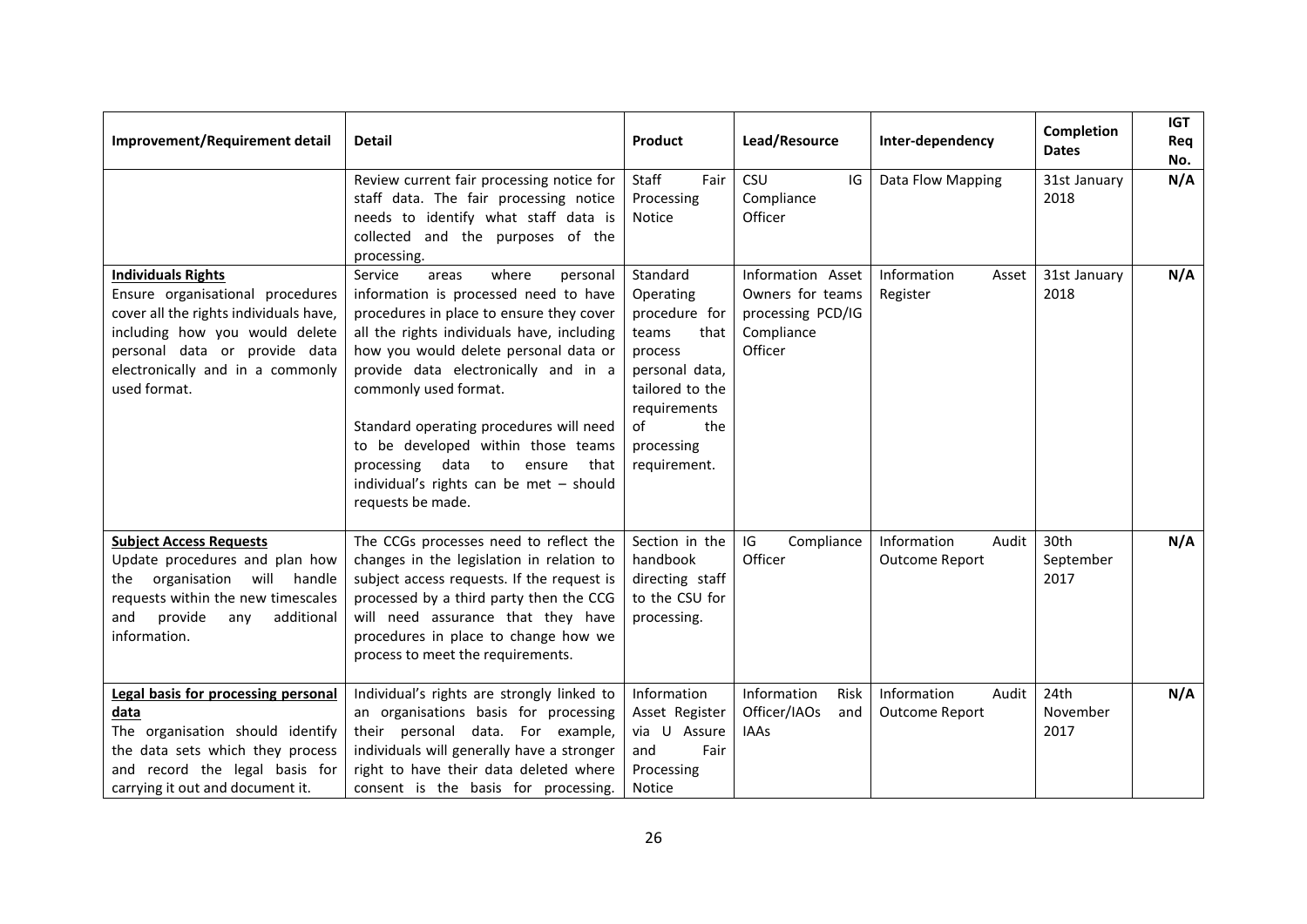| Improvement/Requirement detail                                                                                                                                                                                                       | <b>Detail</b>                                                                                                                                                                                                                                                                                                                                                                                                        | Product                                                                  | Lead/Resource               | Inter-dependency                 | <b>Completion</b><br><b>Dates</b> | <b>IGT</b><br>Req<br>No. |
|--------------------------------------------------------------------------------------------------------------------------------------------------------------------------------------------------------------------------------------|----------------------------------------------------------------------------------------------------------------------------------------------------------------------------------------------------------------------------------------------------------------------------------------------------------------------------------------------------------------------------------------------------------------------|--------------------------------------------------------------------------|-----------------------------|----------------------------------|-----------------------------------|--------------------------|
|                                                                                                                                                                                                                                      | Therefore it is essential<br>that the<br>organisation understands the basis by<br>which each data set is processed.                                                                                                                                                                                                                                                                                                  |                                                                          |                             |                                  |                                   |                          |
| Consent<br>Review how the organisation is<br>seeking consent, obtaining and<br>recording consent and whether any<br>changes to the process need to be                                                                                | Review all data that is held as a result of<br>consent and asses the consent process<br>recording against the GDPR<br>and<br>requirements which are far more<br>detailed and explicit in what is required.                                                                                                                                                                                                           | Information<br>Audit Report<br>Outcome                                   | IG<br>Compliance<br>Officer | Information<br>Asset<br>Register | 31st January<br>2018              | N/A                      |
| made.                                                                                                                                                                                                                                | Where current consent mechanisms are<br>identified as not meeting the GDPR<br>requirement work will need to be<br>undertaken with each service to address<br>the shortcomings in the consent process.                                                                                                                                                                                                                | Consent<br>review report                                                 | IG<br>Compliance<br>Officer | Information<br>Asset<br>Register | 31st January<br>2018              | N/A                      |
|                                                                                                                                                                                                                                      | Any areas where the consent process is<br>not sufficient but will require significant<br>resource to retrospectively achieve<br>consent should be risk assessed and if<br>included<br>required<br>be<br>on<br>the<br>organisations risk register. If compliance<br>cannot be achieved by 25th May 2018<br>then the risk needs to reflect the need to<br>cease processing and the associated<br>implications of this. | Amended and<br>Compliant<br>Consent forms                                | IG<br>Compliance<br>Officer | Information<br>Asset<br>Register | 31st January<br>2018              | N/A                      |
| Children<br>If the organisation<br>processes<br>children's data they should think<br>about putting systems in place to<br>verify individuals' ages and to<br>gather<br>parental<br>or<br>guardian<br>consent for the data processing | If it is identified that the organisation<br>processes data sets relating to children<br>then an assessment of the consent will<br>need to be undertaken to bring it in line<br>with GDPR as well as alerting the service<br>to the point at which the terms of the<br>consent will need to change i.e. child                                                                                                        | Review of the<br>current<br>process<br>for<br>consent<br>for<br>children | IG<br>Compliance<br>Officer | Information<br>Asset<br>Register | 31st January<br>2018              | N/A                      |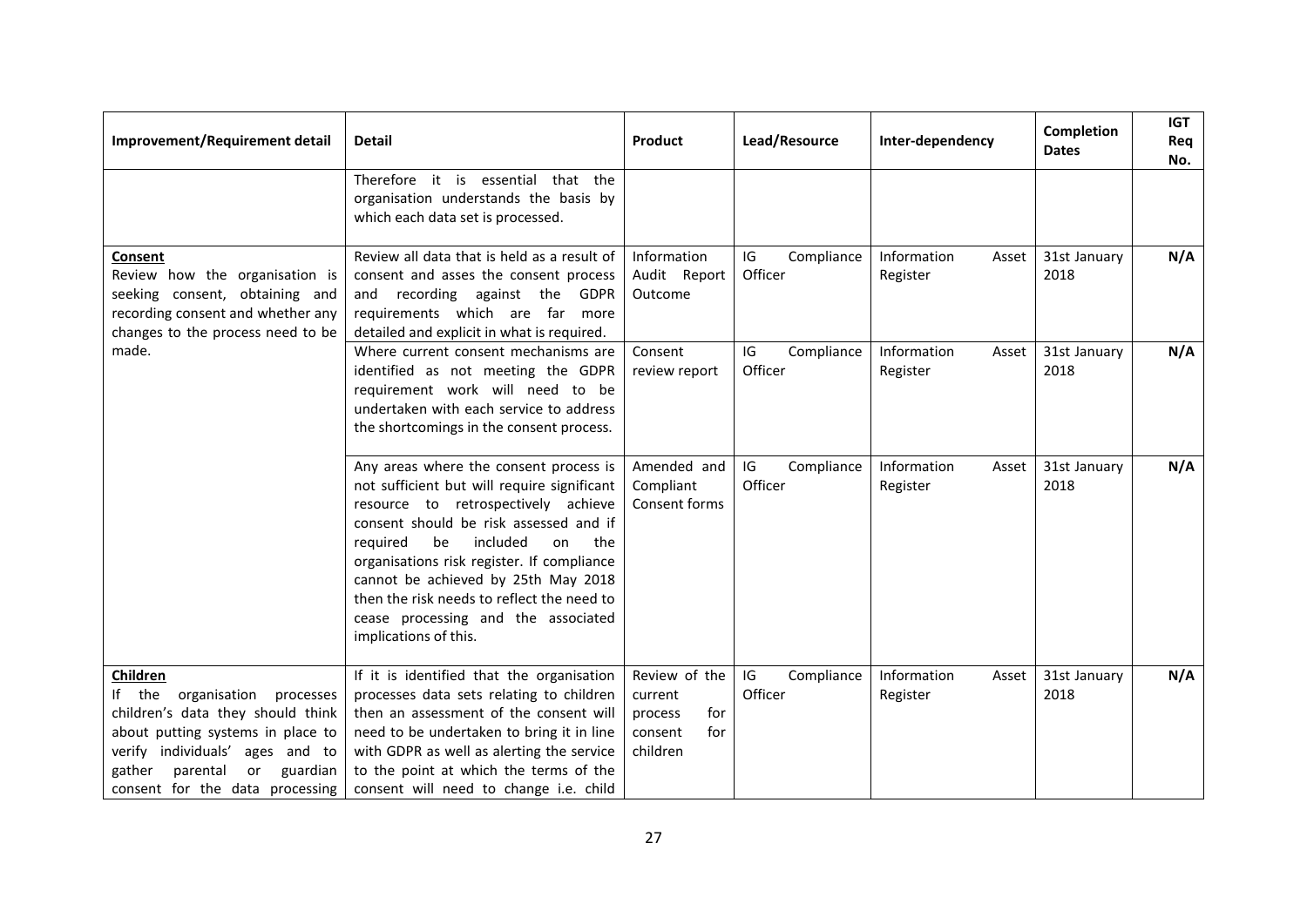| Improvement/Requirement detail                                                                                                                                         | <b>Detail</b>                                                                                                                                                                      | Product                                                                               | Lead/Resource                                         | Inter-dependency                 | Completion<br><b>Dates</b>           | <b>IGT</b><br>Req<br>No. |
|------------------------------------------------------------------------------------------------------------------------------------------------------------------------|------------------------------------------------------------------------------------------------------------------------------------------------------------------------------------|---------------------------------------------------------------------------------------|-------------------------------------------------------|----------------------------------|--------------------------------------|--------------------------|
| activity.                                                                                                                                                              | reaches their 13th birthday.                                                                                                                                                       |                                                                                       |                                                       |                                  |                                      |                          |
|                                                                                                                                                                        | Where required processes for obtaining<br>consent will need to be amended,<br>documented and staff appropriately<br>informed of the changes.                                       | Standard<br>Operating<br>Procedure for<br>the processing<br>children's<br>of<br>data. | IG<br>Compliance<br>Officer                           | Information<br>Asset<br>Register | 31st January<br>2018                 | N/A                      |
| <b>Management of Data Breaches</b><br>Ensure that the organisation has<br>the right procedures in place to<br>detect report and investigate a<br>personal data breach. | Assessment of the data sets processed<br>and held by the organisation to identify<br>which ones would fall<br>under the<br>'notification requirement'<br>should a<br>breach occur. | Information<br>Asset Register<br>via U Assure                                         | Information<br>Risk<br>Officer                        | Information<br>Asset<br>Register | 24 <sub>th</sub><br>November<br>2017 | N/A                      |
|                                                                                                                                                                        | Incident reporting processes to<br>be<br>identified and updated to reflect the<br>changes in requirements.                                                                         | Incident<br>Reporting<br>Process<br>(within the IG<br>Handbook)                       | Information<br>Compliance<br>Manager                  | N/A                              | 28th<br>July<br>2017                 | N/A                      |
| Data Protection by Design and<br>Protection<br>Data<br>Impact<br><b>Assessments</b><br>The organisation should seek to                                                 | Identify<br>the<br>organisations<br>project<br>management processes and how PIA can<br>become part of the project management<br>process.                                           | N/A                                                                                   | Information<br>Risk<br>Officer                        | N/A                              | 28th<br>July<br>2017                 | N/A                      |
| raise awareness of the need for<br>Protection<br>Data<br>Impact<br>Assessments and work out how<br>and when to implement them                                          | Identify those staff that require data<br>protection impact assessment training,<br>book the sessions.                                                                             | <b>DPIA Training</b>                                                                  | Information<br><b>Training Officer</b>                | N/A                              | 28th<br>July<br>2017                 | N/A                      |
| within the organisation.                                                                                                                                               | Deliver DPIA training sessions                                                                                                                                                     | Training<br>Records<br>for I<br><b>DPIA</b>                                           | Information<br>Training<br>Officer/Nominated<br>Staff | N/A                              | 31st<br>October<br>2017              | N/A                      |